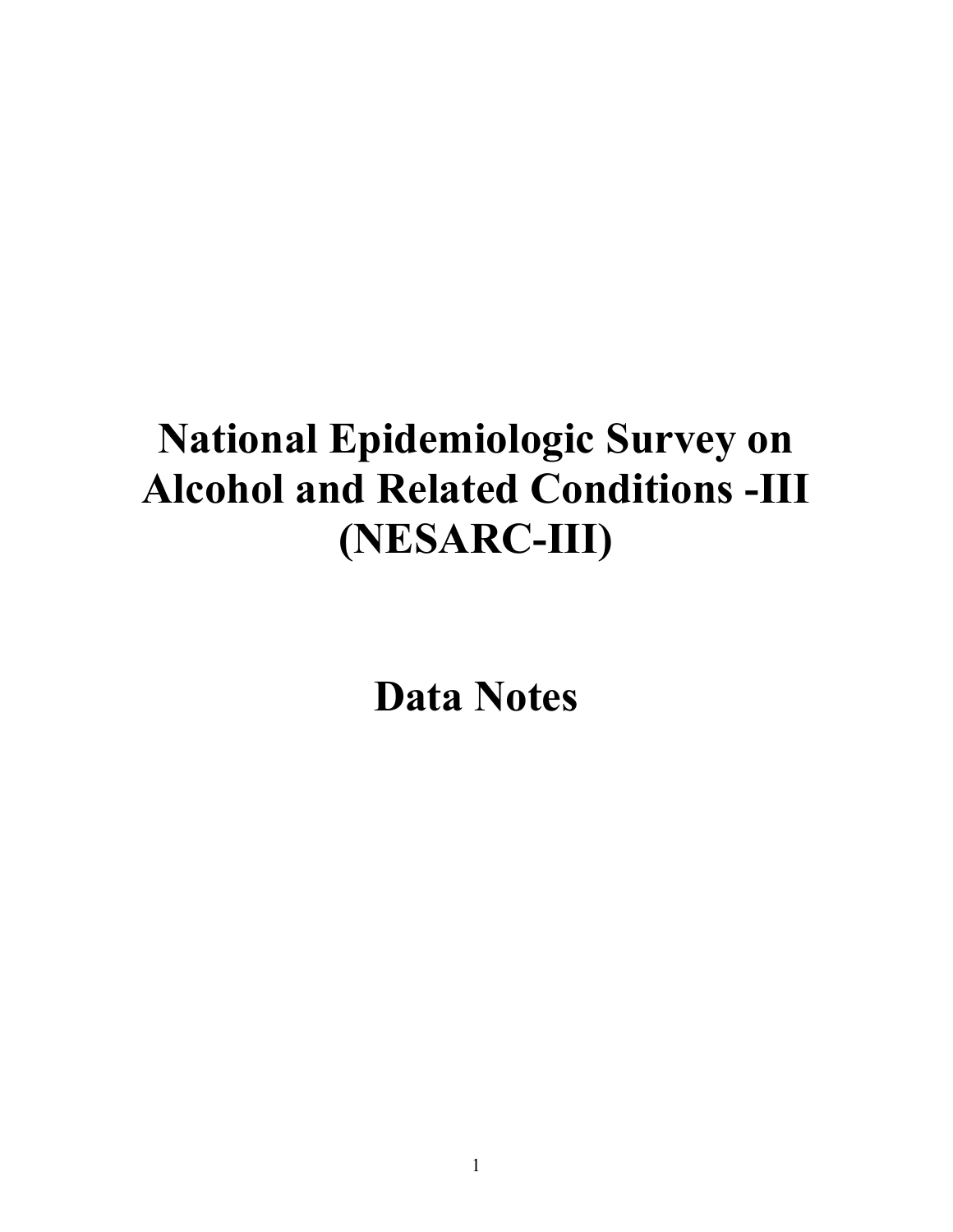# **NESARC-III DATA NOTES**

These Data Notes provide information regarding the NESARC-III Public Use Data File that may be helpful to Public Use Data File users. This section will be updated from time to time to incorporate further data notes of interest.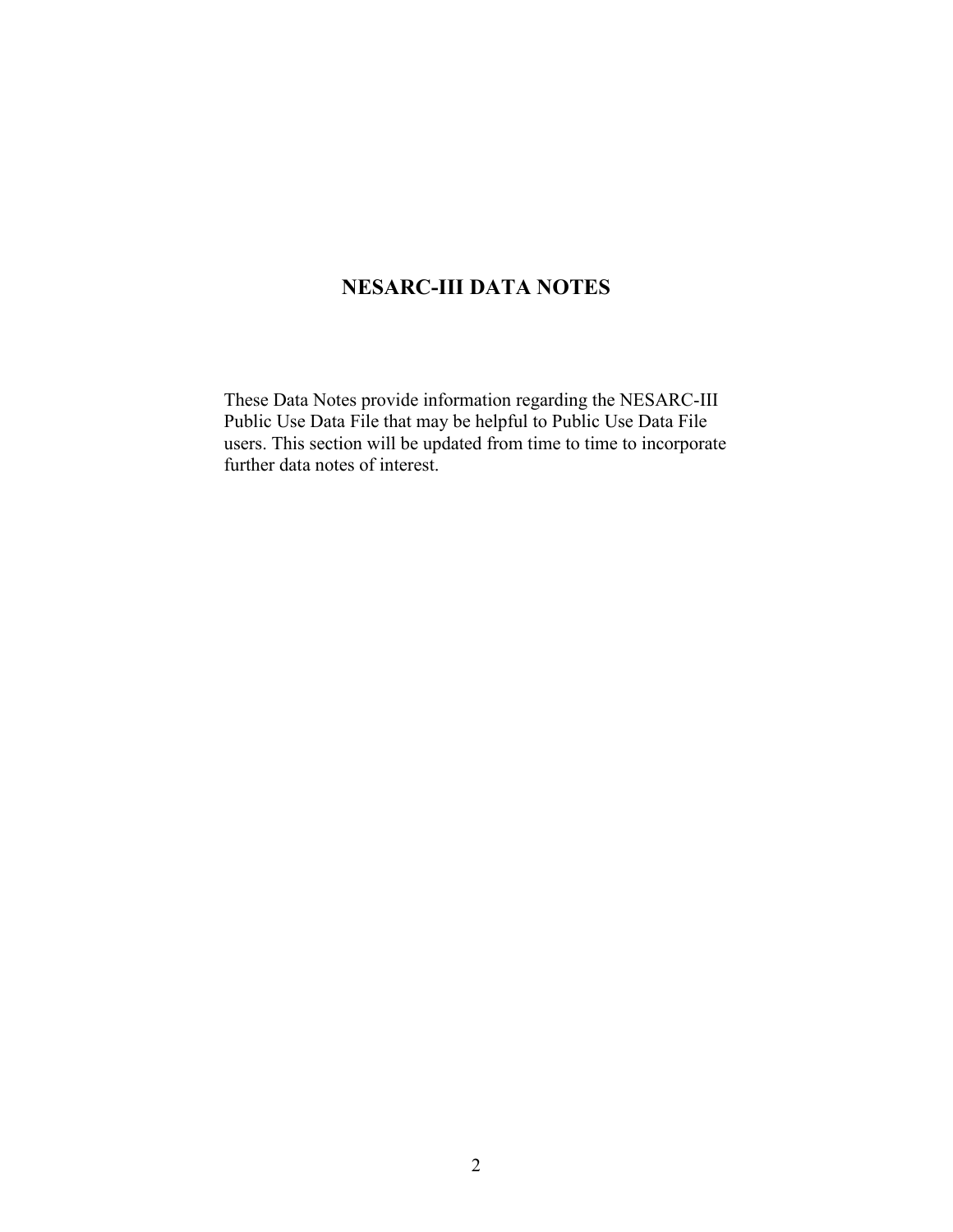#### **General Data Notes**

- 1. Variable names are derived from a combination of section number and individual question number within sections. For example, responses to question 2 in section 4A are coded in a variable named N4AQ2. In some sections (notably Sections 2B, 3A and 3C, covering alcohol, tobacco/nicotine, and drug experiences, respectively), the questionnaire includes a number of columns for each item. In this type of layout the variable names include a letter designating the particular column. For example, data for the question asked in column B of item 21 under question 1 of Section 2B are contained in a variable called N2BQ1B21. In Section 3A, which asks about five different types of tobacco/nicotine products, these types are distinguished by a suffix of 1-5 at the end of the variable name. For example, the variable N3AQ41 provides data on Section 3A, question 4 for cigarettes (tobacco/nicotine type 1). In Section 3C, which asks questions about 10 specific medicine/drug types, the drugs are distinguished by the addition of Dx preceding the question number, where  $x =$  the drug type in question. In this case, the variable called N3CD6Q1E11 provides data on the  $6<sup>th</sup>$  drug category (club drugs) in column E of item 11 under question 1 of Section 3C. This approach is also adopted in Section 3D, Drug Treatment. (Please refer to a copy of the NESARC-III questionnaire to clarify variable naming conventions.)
- 2. Every effort was made to reduce respondent burden by skipping respondents past questions whose responses could be ascertained on the basis of answers to prior questions. For example, alcohol-related problems were first asked on a lifetime timeframe e.g., "In your entire life, did you EVER find that your usual number of drinks had much less effect on you than it once did?" Respondents who answered affirmatively were then asked "Did this happen in the last 12 months?" and "Did this happen before 12 months ago?" If a respondent was classified as a former drinker (i.e., had not consumed any drinks in the past year), then his or her responses to the questions on whether alcoholrelated problems ever happened were automatically copied into the corresponding fields for whether the problems happened before 12 months ago without actually asking the questions for that time period. Similarly, if the respondent had started drinking in the past year (yes to N2AQ12B), his or her responses to the questions on whether alcohol-related problems ever happened were automatically copied into the corresponding fields for whether the problems happened in the last 12 months. **For the data user, this means that the definition of blank values for various survey items cannot be determined with certainty by looking at the skip instructions on the questionnaire. Rather, users should look at the codebook for definitions of blanks**.
- 3. Questions asking for durations (or periods of time over which something was happening) allowed respondents to answer in whatever time unit was most convenient. For example, a respondent might answer in weeks, months, or years. In the data file, all durations have been recoded and expressed in the smallest time unit associated with the particular question. Variable names for these recoded durations end in the letter "R". The original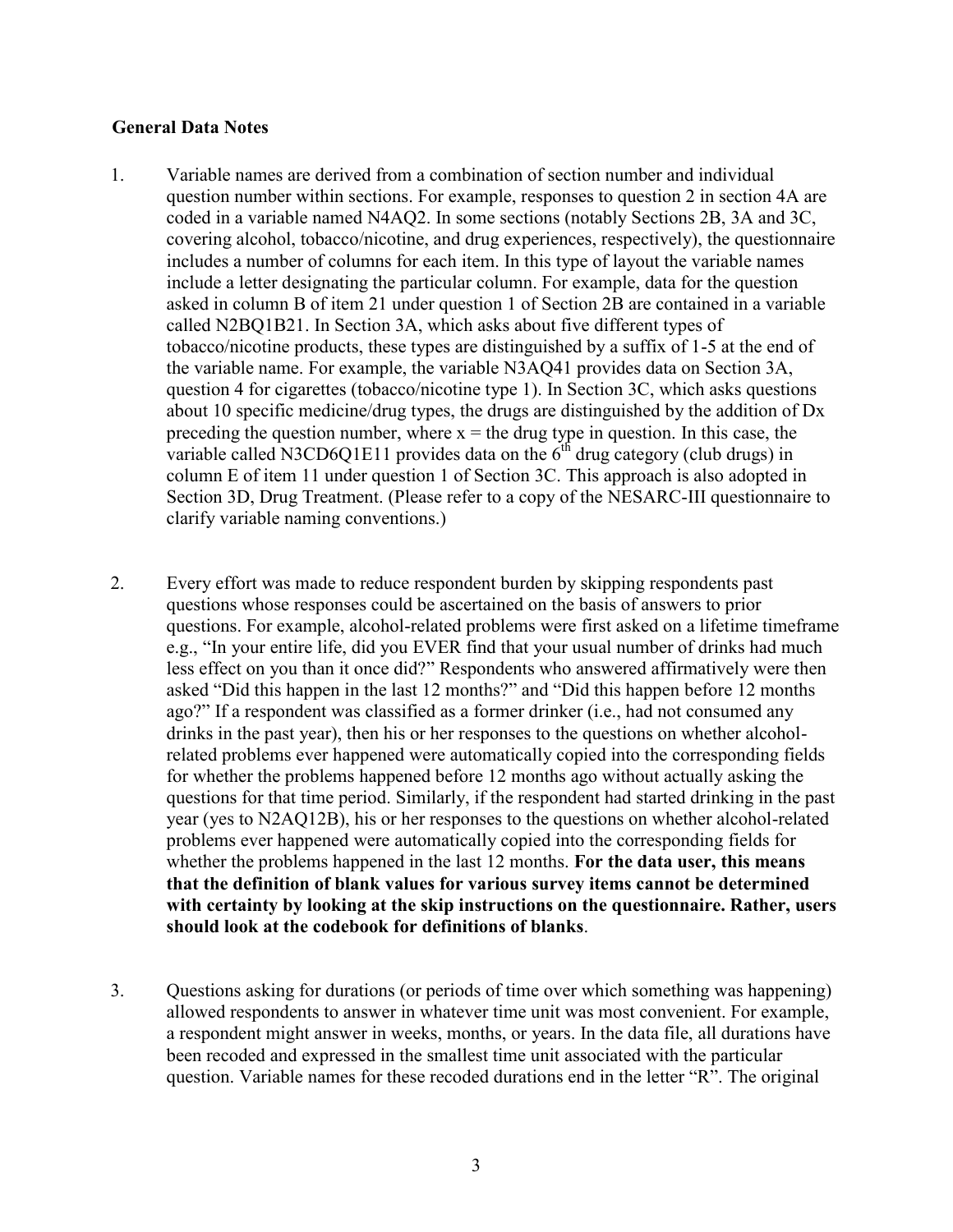variables associated with durations (e.g., number of weeks, number of months, etc.) are not included in the data file.

- 4. Sections 2B, 3A, 3C, 4A, 4B, 5, 6, 6A, 7, 8, 9, 10, 12, 17 and 18) ask about substance use/mental health disorders which may happen once or more than once in a person's life. The questionnaire is structured in such a way that age and duration questions asked of single-episode respondents are different from those asked of multiple-episode respondents. For example, multiple-episode respondents are asked for their age at onset of first episode and age at onset of most recent episode (age at recency), whereas singleepisode respondents are asked only the age at first episode. In the data file, age at onset has been copied into the age at recency variable for single-episode respondents. Likewise, data on the duration of the only episode for single-episode respondents has been copied into the variable(s) for duration(s) of longest and/or most recent episodes for multipleepisode respondents. These merged variables may or may not have an R suffix following the multiple-episode variable name. The original single-episode variables are not included in the data file.
- 5. Several substance-related sections of the NESARC-III (2B, 3A, 3D) include questions on treatment that ask for the age when the respondent first received treatment and the age when they most recently did so. For the second of these questions, if the respondent indicated that he or she only received treatment once, then the age at first treatment was copied into the age at most recent treatment.
- 6. The reliability and validity of the diagnostic and other measures in NESARC-III survey instrument, the Alcohol Use Disorder and Associated Disability Interview Schedule-- DSM-5 Version (AUDADIS-5), and its predecessors can be found in the following published articles:
	- (1) Goldstein RB, Chou SP, Smith SM, Jung J, Zhang H, Saha TD, Pickering RP, Ruan WJ, Huang B, Grant BF. Nosologic comparisons of DSM-IV and DSM-5 alcohol and drug use disorders: results from the National Epidemiologic Survey on Alcohol and Related Conditions-III, 2014, *manuscript submitted*.
	- (2) Grant BF, Amsbary M, Chu A, Sigman R, Kali J, Sugawana Y, Jiao R, Goldstein RB, Jung J, Zhang H, Chou PS, Saha TD, Huang B, Ruan WJ, Pickering RP, Smith SM. *Source and Accuracy Statement: National Epidemiologic Survey on Alcohol and Related Conditions-III (NESARC-III).* National Institute on Alcohol Abuse and Alcoholism, Rockville, MD.
	- (3) Grant BF, Goldstein RB, Smith SM, Jung J, Zhang H, Chou SP, Pickering RP, Ruan WJ, Huang B, Saha TD, Aivadyan C, Greenstein E, Hasin DS. The Alcohol Use Disorder and Associated Disabilities Interview Schedule-5 (AUDADIS-5): reliability of substance use and psychiatric disorder modules in a general population sample, 2014, *Drug Alcohol Depend, in press*.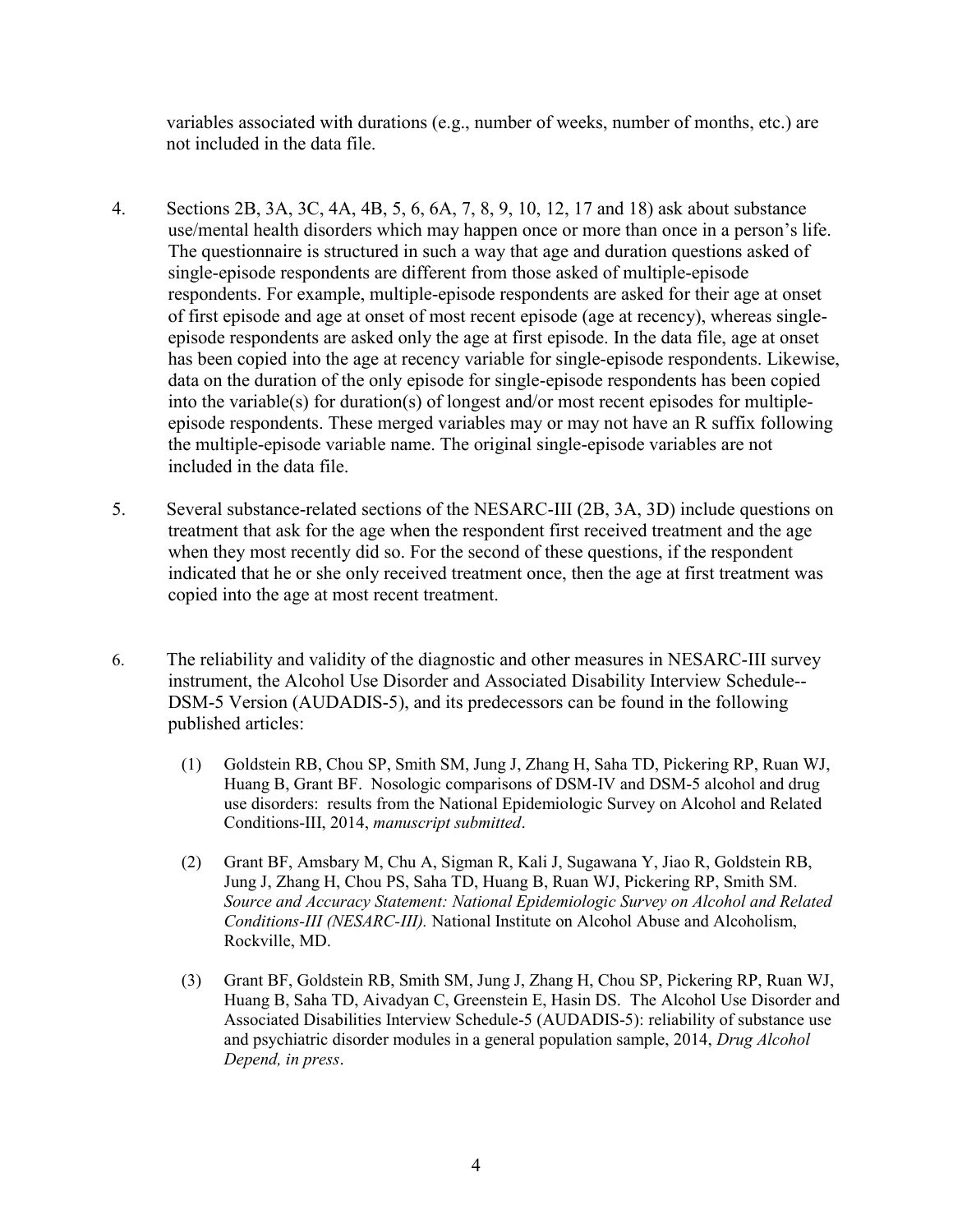- (4) Hasin DS, Greenstein E, Aivadyan C, Stohl M, Aharonovich E, Saha TD, Goldstein RB, Grant BF. The Alcohol Use Disorder and Associated Disabilities Interview Schedule-5 (AUDADIS-5): procedural validity of substance use disorders modules through clinical re-appraisal in a general population sample, 2014, *Drug Alcohol Depend, in press*.
- (5) Ruan WJ, Goldstein RB, Chou SP, Smith SM, Saha TD, Pickering RP, Dawson DA, Huang B, Stinson FS, Grant BF. The Alcohol Use Disorder and Associated Disabilities Interview Schedule – IV (AUDADIS-IV): reliability of new psychiatric diagnostic modules and risk factors in a general population sample. *Drug Alcohol Depend*. 2008;93:27-36.
- (6) Grant BF, Stinson FS, Dawson DA, Chou SP, Ruan WJ, Pickering RP. Co-occurrence of 12-month alcohol and drug use disorders and personality disorders in the United States: Results from the National Epidemiologic Survey on Alcohol and Related Conditions. *Arch Gen Psychiatry*. 2004;61:361-368.
- (7) Grant BF, Dawson DA, Hasin DS. *The Wave 2 National Epidemiologic Survey on Alcohol and Related Conditions Alcohol Use Disorder and Associated Disabilities Interview Schedule — DSM-IV Version*. Bethesda, MD: National Institute on Alcohol Abuse and Alcoholism; 2004.
- (8) Hasin DS, Schuckit MA, Martin CS, Grant BF, Bucholz KK, Helzer JE. The validity of DSM-IV alcohol dependence: what do we know and what do we need to know. *Alcohol Clin Exp Res*. 2003; 27:244-252.
- (9) Grant BF, Dawson DA, Stinson FS, Chou PS, Kay W, Pickering R, The Alcohol Use Disorder and Associated Disabilities Interview Schedule-IV (AUDADIS-IV): reliability of alcohol consumption, tobacco use, family history of depression and psychiatric diagnostic modules in a general population sample. *Drug Alcohol Depend*. 2003; 71: 7- 16.
- (10) Grant BF, Dawson DA, Hasin DS. *The Alcohol use Disorder and Associated Disabilities Interview Schedule-DSM-IV Version*. Bethesda, MD: National Institute on Alcohol Abuse and Alcoholism; 2001.
- (11) Canino GJ, Bravo M, Ramfrez R, Febo V, Fernandez R, Hasin D. The Spanish Alcohol Use Disorder and Associated Disabilities Interview Schedule (AUDADIS): reliability and concordance with clinical diagnoses in a Hispanic population. *J Stud Alcohol*. 1999; 60:790-799.
- (12) Hasin DS, Paykin A. Alcohol dependence and abuse diagnoses: concurrent validity in a nationally representative sample. *Alcohol Clin Exp Res.* 1999; 23:144-150.
- (13) Nelson CB, Rehm J, Usten B, Grant BF, Chatterji S. Factor structure for DSM-IV substance disorder criteria endorsed by alcohol, cannabis, cocaine and opiate users: results from the World Health Organization Reliability and Validity Study. *Addiction*. 1999; 94:843-855.
- (14) Chatterji S, Saunders JB, Vrasti R, Grant BF, Hasin DS, Mager, D. The reliability of the Alcohol Use Disorders and Associated Disabilities Interview Schedule-Alcohol/Drug-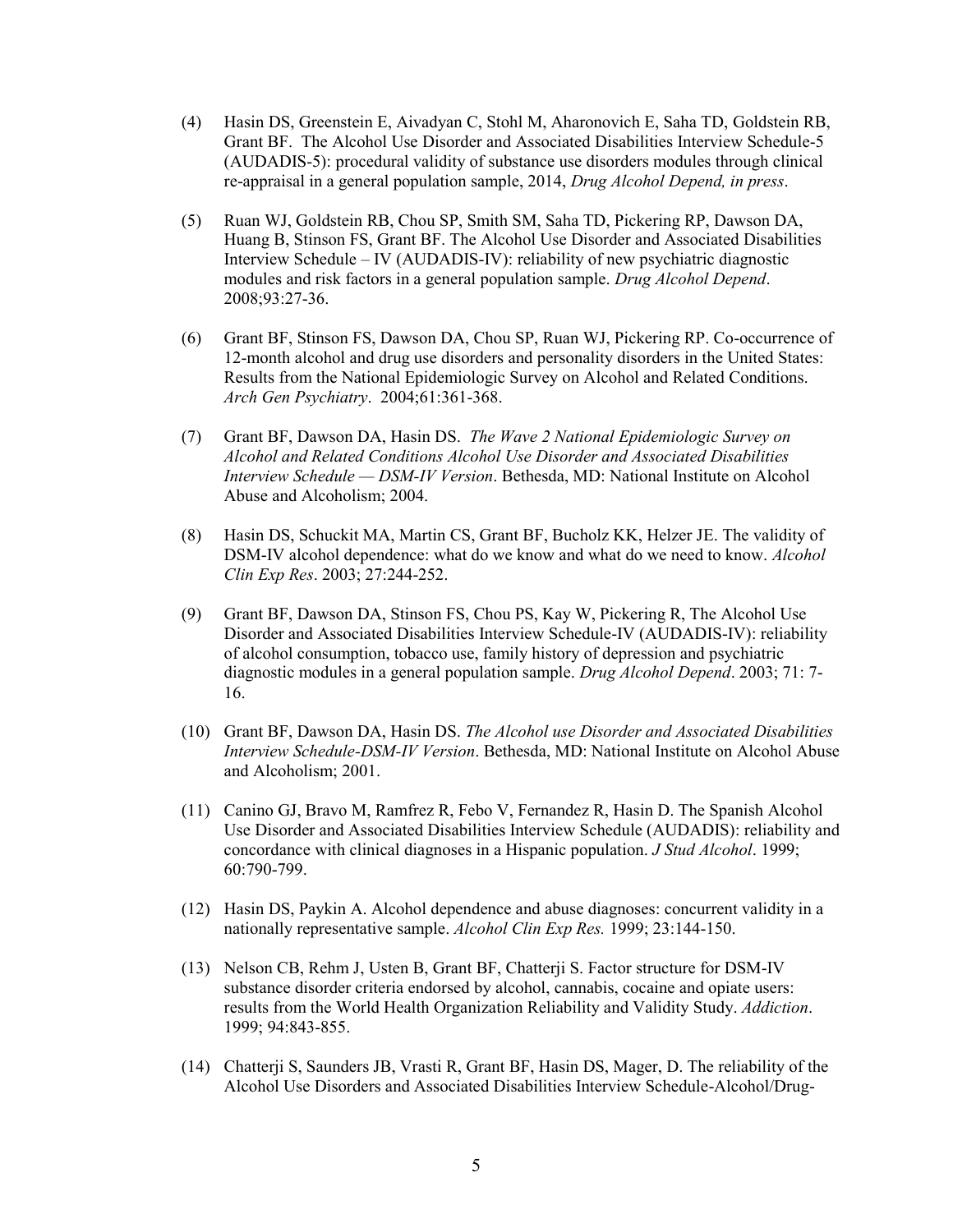Revised (AUDADIS-ADR) in India, Romania and Australia. *Drug and Alcohol Depend*. 1997; 47:171-185.

- (15) Cottler LB, Grant BF, Blaine J, Mavreas V, Pull CB, Hasin D, Compton WM, Rubio-Stipee M, Mager D. Concordance of DSM-IV alcohol and drug use disorder criteria and diagnoses as measured by AUDADIS-ADR, CIDI and SCAN. *Drug Alcohol Depend*. 1997; 47:195-205.
- (16) Hasin D, Carpenter KM, McCloud S, Smith M, Grant BF. The Alcohol Use Disorder and Associated Disabilities Interview Schedule (AUDADIS): reliability of alcohol and drug modules in a clinical sample. *Drug Alcohol Depend*. 1997; 44:133-141.
- (17) Hasin D, Grant BF, Cottler L, Blaine J, Towle L, Ustun B, Sartorius N. Nosological comparisons of alcohol and drug diagnoses: a multisite, multi-instrument international study. *Drug Alcohol Depend*. 1997; 47:217-226.
- (18) Hasin DS, Van Rossem R, McCloud S, Endicott J. Alcohol dependence and abuse diagnoses: validity in a community sample of heavy drinkers. *Alcohol Clin Exp Res*. 1997; 21:213-219.
- (19) Vrasti, R., Grant BF, Chatterji S, Ustun BT, Mager D, Olteanu I, et al. The reliability of the Romanian version of the alcohol module of the WHO Alcohol Use Disorder and Associated Disabilities Interview Schedule-Alcohol/Drug-Revised (AUDADIS-ADR). *European Addiction Res*. 1997; 40: 89-97.
- (20) Pull CB, Saunders JB, Mavreas V, Cottler LB, Grant BF, Hasin DS, et al. Concordance between ICD-10 alcohol and drug use disorder criteria and diagnoses as measured by the AUDADIS-ADR, CIDI and SCAN: results of a cross-national study. *Drug Alcohol Depend*. 1997; 47:207-216.
- (21) Ustun B, Compton W, Mager D, Babor T, Baiyewu O, Chatterji S, et al. WHO study on the reliability and validity of the alcohol and drug use disorder instruments: overview of methods and results. *Drug Alcohol Depend*. 1997; 47: 161-170.
- (22) Grant BF. DSM-III-R and ICD-10 alcohol and drug abuse/harmful use and dependence, United States, 1992: a nosological comparison. *Alcohol Clin Exp Res*. 1996; 21: 79-84.
- (23) Grant BF. DSM-IV, DSM-III-R and ICD-10 alcohol and drug abuse/harmful use and dependence, United States, 1992: a nosological comparison. *Alcohol Clin Exp Res*. 1996; 20: 1481-1488.
- (24) Grant BF. The relationship between ethanol intake and DSM-III-R alcohol dependence: results of a national survey. *J Subst Abuse*. 1996; 5:257-267.
- (25) Hasin D, Li Q, McCloud S, Endicott J. Agreement between DSM-III, DSM-III-R, DSM-IV and ICD-10 alcohol diagnoses in a US community-sample of heavy drinkers. *Addiction*. 1996; 91:1517-1527.
- (26) Grant BF, Harford TC, Dawson DA, Chou PS, Pickering R. The Alcohol Use Disorder and Associated Disabilities Schedule (AUDADIS): reliability of alcohol and drug modules in a general population sample. *Drug Alcohol Depend*. 1995; 39:37-44.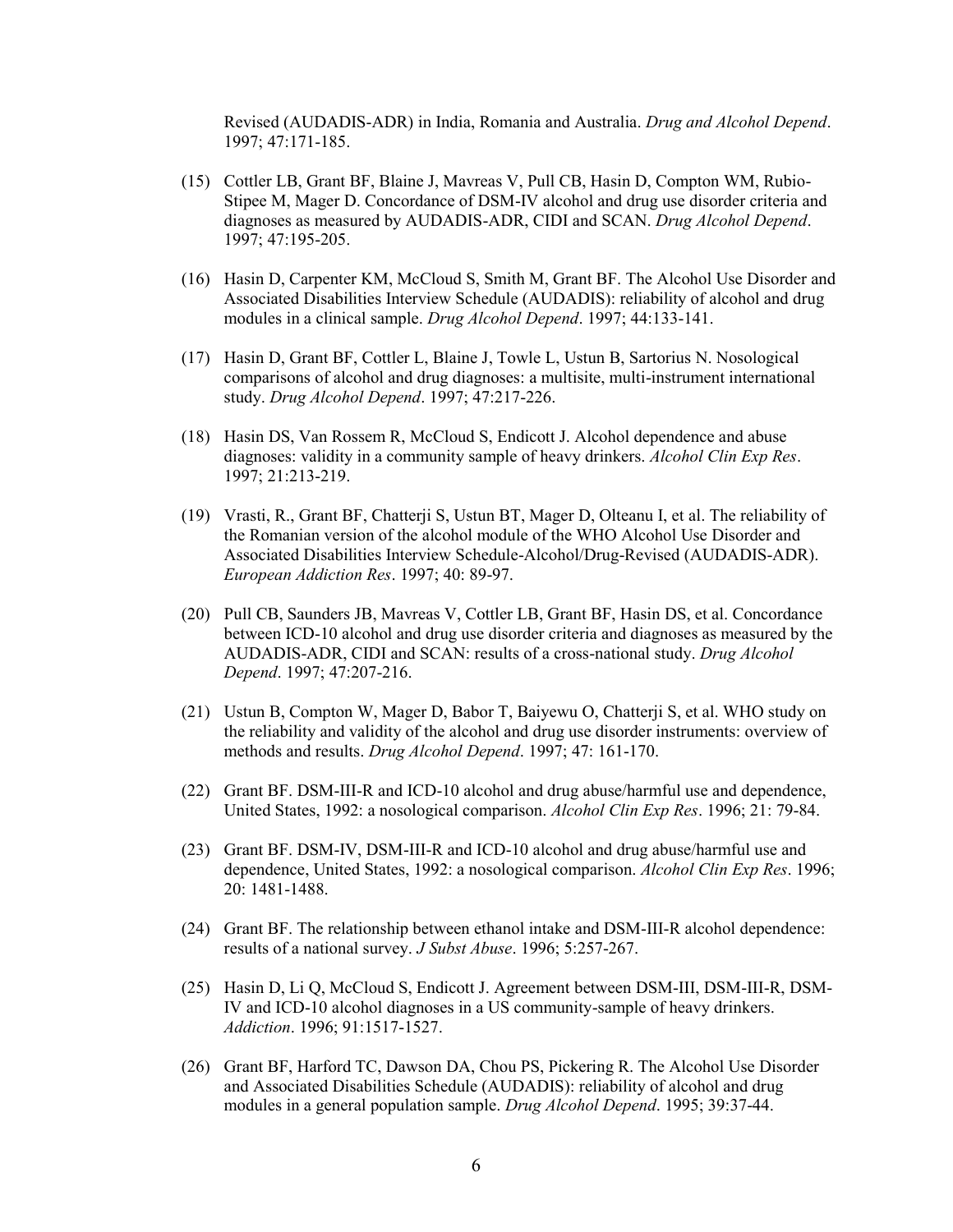- (27) Harford TC, Grant BF. Prevalence and population validity of DSM-III-R alcohol abuse and dependence: the 1989 National Longitudinal Survey on Youth. *J Subst Abuse*. 1994; 6:37-44.
- (28) Hasin DS, Grant BF. Draft criteria for alcohol use disorders: comparison to DSM-III-R and implications. *Alcohol Clin Exp Res*. 1994; 18:1348-1353.
- (29) Hasin DS, Grant BF. Nosological comparisons of DSM-III-R and DSM-IV alcohol abuse and dependence in a clinical facility: comparison to National HIS88 results. *Alcohol Clin Exp Res*. 1994;18: 272-279.
- (30) Hasin DS, Muthen B, Grant BF. The dimensionality of DSM-IV alcohol abuse and dependence: factor analysis in a clinical sample. *Drug Alcohol Depend*. 1993; 88:1079- 1090.
- (31) Muthen B, Grant BF, Hasin DS. The dimensionality of alcohol abuse and dependence: factor analysis of DSM-III-R and proposed DSM-IV criteria in the 1988 National Health Interview Survey. *Addiction*. 1993; 88:1079-1090.
- (32) Grant BF. DSM-III-R and proposed DSM-IV alcohol abuse and dependence, United States 1988: A nosological comparison. *Alcohol Clin Exp Res*. 1992; 16:1068-1075.
- (33) Grant BF, Harford TC. The relationship between ethanol intake and DSM-III-R alcohol dependence. *J Stud Alcohol*. 1990; 51: 448-456.
- (34) Grant BF, Harford TC. The relationship between ethanol intake and DSM-III alcohol use disorders: a cross-perspective analysis. *J Subst Abuse*. 1989; 1:231-252.
- 7. Informed Consent: All potential NESARC-III respondents were informed in writing about the nature of the survey, the statistical uses of the survey data, the voluntary aspect of their participation and the Federal laws that rigorously provide for the strict confidentiality of identifiable survey information. Those respondents consenting to participate after receiving this information were interviewed. The research protocol, including informed consent procedures, received full ethical review and approval from the Westat Institutional Review Board and the Combined Neuroscience Institutional Review Board of the National Institutes of Health.
- 8. The design effects characteristic of the NESARC-III require that you use special variance estimation statistical programs that handle complex survey design and that generate the appropriate variance and standard error estimates. A number of such programs are available, including SUDAAN (which is the statistical software that we use here at NIAAA). For this software, we provide the following code necessary to specify the NESARC-III sample design:

PROC SORT DATA=dsname; BY VARSTRAT VARUNIT; RUN; PROC procname DESIGN=WR DATA=dsname;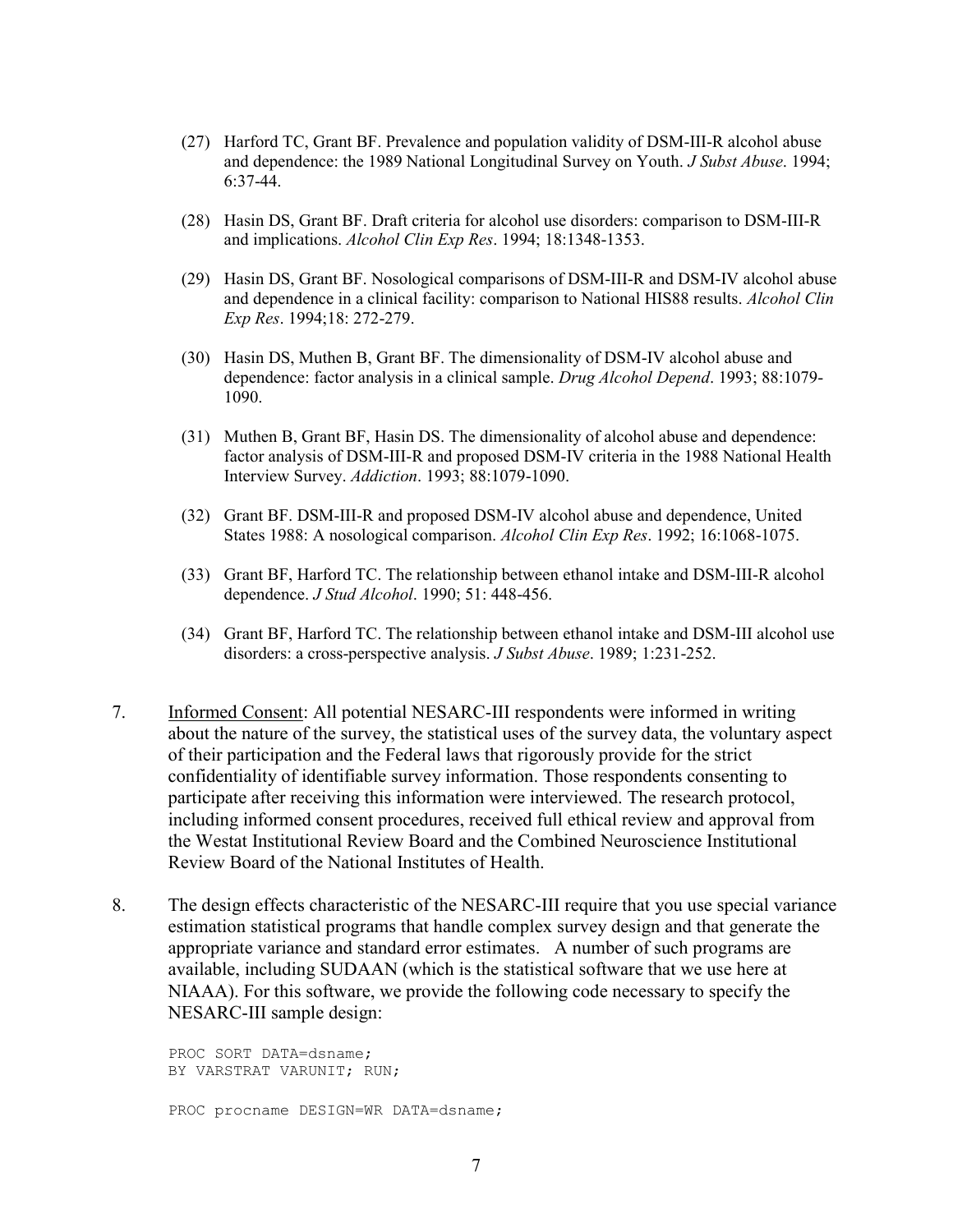```
NEST varstrat varunit / MISSUNIT;
WEIGHT audweight;
```
In SAS 9.3 (requires version 12.1 of SAS/STAT), the comparable code is as follows:

```
PROC procname DATA=dsname VARMETHOD=TAYLOR;
WEIGHT audweight;
STRATA varstrat;
CLUSTER varunit;
```
In STATA, the code is as follows:

SVYSET VARUNIT [PWEIGHT=audweight], STRATA(varstrat) VCE(LINEAR)

Note that the variables varstrat, varunit, and audweight are described in the NESARC-III codebook.

Also note that STATA is case sensitive with respect to variable names.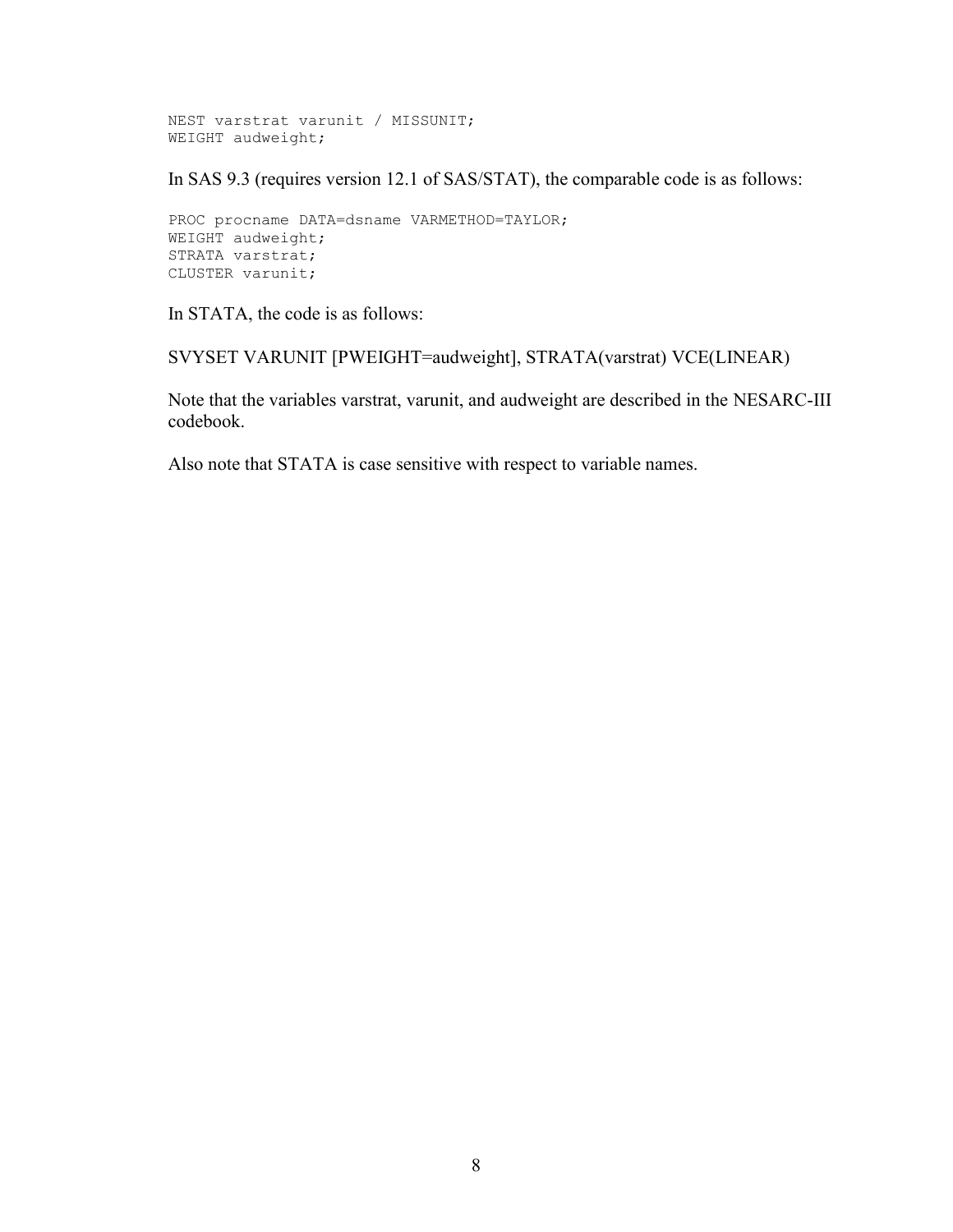## **Data Notes on Background Information (Section 1)**

1. Missing data: The potential impact of residual item nonresponse in the NESARC, like most other surveys, is corrected through the use of imputation. Imputation rates are computed as the ratio of the number of eligible people who had a value imputed for that item to the number of all people eligible to respond to the item. The process by which values for missing or inconsistent data are determined is complex and varies by survey. In general, there is a continuum of certainty about the probable content of a missing data item. Analysts are confident about assigning values to a missing data item when related information is available on the same person record. For example, first name may be used to assign a value of sex. Such imputations are often known as assignments since they do not rely on data from a separate record. Confidence is lower when values for missing or inconsistent items cannot be derived from the same person record and must come from other respondents believed to have similar characteristics. When such donors are used, the item is said to have been allocated. Such imputation is considered less accurate than using information derived from the housing unit or person record. For each imputed variable, the data file contains an associated "flag" variable that is coded with a value of "1" if the value of the variable was imputed. For example, N1Q16A (worked at a job or business in last 12 months) there is a flag variable called N1F16A. Flag variables enable the data user to identify cases where values were imputed and deal with the missing data in ways other than imputation, if so desired. In the NESARC-III, age and marital status variables were imputed using both assignment and allocation. All other variables imputed in the NESARC-III used only the allocation method. The imputation rates along with the characteristics constituting the donor cells for these variables are shown in the following table.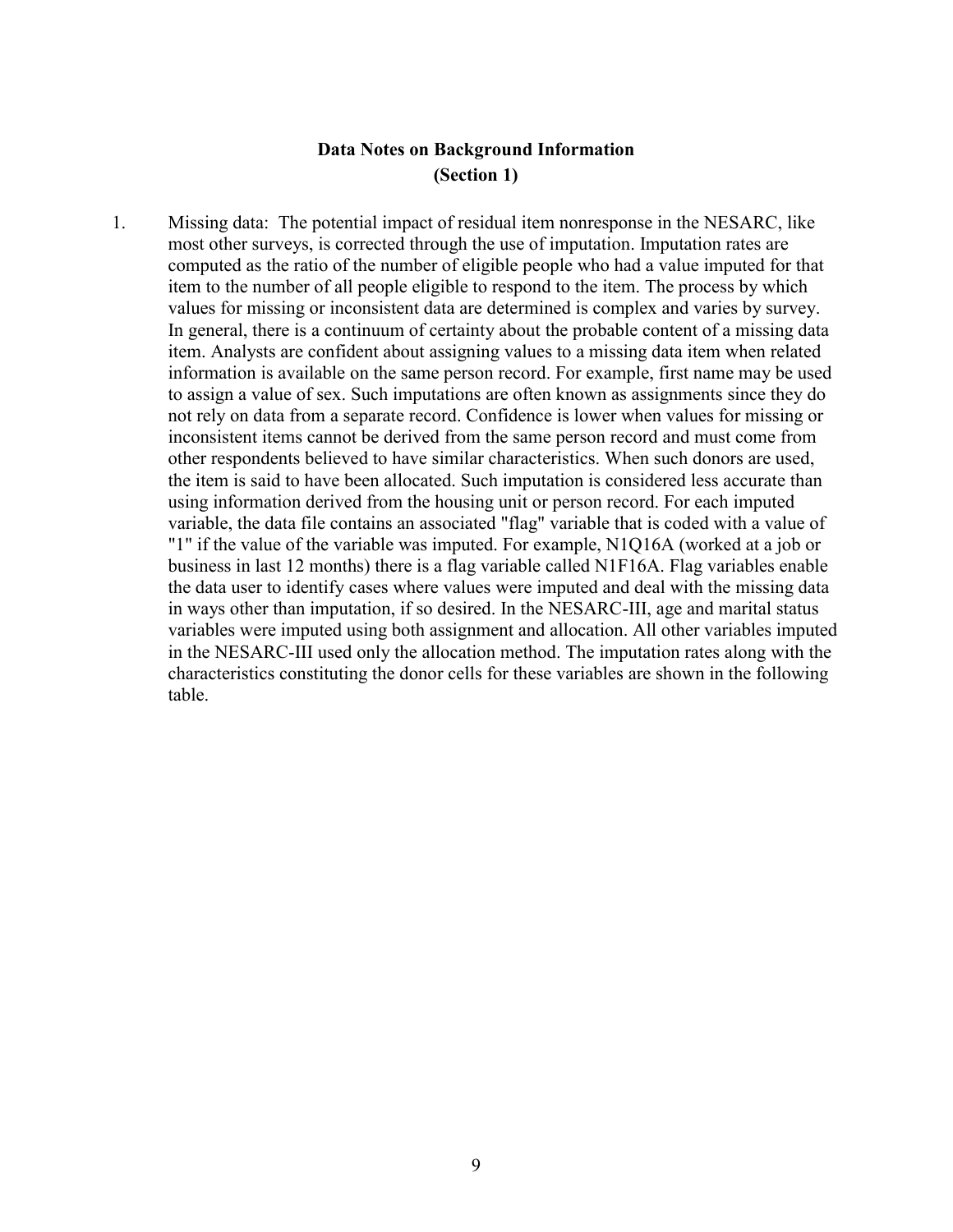| <b>VARIABLE</b>                                                       | <b>IMPUTATION</b> | <b>DONOR CELL</b>                                       |
|-----------------------------------------------------------------------|-------------------|---------------------------------------------------------|
|                                                                       | RATE $(\% )$      | <b>CHARACTERISTICS</b>                                  |
| Age (NAGE)                                                            | 1.13              | a. Assigned based on other reported age                 |
|                                                                       |                   | b. Allocation: sex and age interval                     |
| Marital status (NMARITAL)                                             | 0.06              | Assignment method                                       |
| Present situation (N1Q12A1-N1Q12A9,                                   | 0.19              | Worked in last 12 months, sex, age,                     |
| N1Q12A10-N1Q12A14), imputed as a                                      |                   | Black race & Hispanic origin                            |
| group                                                                 |                   |                                                         |
| Duration (weeks) of unemployment                                      | 1.01              | Ever worked, sex, age, Black race &                     |
| (N1Q12BR)                                                             |                   | Hispanic origin                                         |
| Full-/Part-time student last year (N1Q13)                             | 0.60              | Age, employment status (FT, PT and                      |
|                                                                       | 0.06              | other)                                                  |
| Educational attainment (NEDUC)                                        | 0.02              | Sex, age, Black race & Hispanic origin                  |
| Worked in last 12 months (N1Q16A)<br>Ever worked in lifetime (N1Q16B) | 0.02              | Age & sex                                               |
|                                                                       |                   | Age & sex<br>Sex & educational attainment               |
| Type of industry (N1Q17A)                                             | 0.52              |                                                         |
| Occupation (N1Q17B)                                                   | 0.34              | Sex, Black race & educational                           |
|                                                                       | 0.66              | attainment                                              |
| Type of Employer (N1Q17C)<br>Personal income (N1Q18A)                 | 10.3              | Type of industry<br>Age, sex, educational attainment,   |
|                                                                       |                   |                                                         |
|                                                                       |                   | employment status (FT, PT and other) $\&$<br>occupation |
| Family income (N1Q19A)                                                | 11.5              | Personal income, sex & adult relatives in               |
|                                                                       |                   | household                                               |
| Household income (N1Q20A)                                             | 13.1              | Family income, age & adult non-                         |
|                                                                       |                   | relatives in household                                  |
| Received social security in last 12 months                            | 0.18              | Age, ever worked & ever married                         |
| (N1Q22A)                                                              |                   |                                                         |
| Received SSI in last 12 months (N1Q22B)                               | 0.24              | On disability (N1Q12A8), or limited                     |
|                                                                       |                   | activities due to physical health (                     |
|                                                                       |                   | N1Q30A, N1Q30B, N1Q31A,                                 |
|                                                                       |                   | N1Q31B)                                                 |
| Received TANF in last 12 months                                       | 0.17              | Household income categories                             |
| (N1Q22C)                                                              |                   | (N1Q20B), sex, Black race & children in                 |
|                                                                       |                   | household                                               |
| Received WIC in last 12 months                                        | 0.13              | Household income categories                             |
| (N1Q22D)                                                              |                   | (N1Q20B), sex, pregnancy in last year,                  |
|                                                                       |                   | age & children in household                             |
| Received food stamps in last 12 months                                | 1.18              | Household income categories                             |
| (N1Q23A)                                                              |                   | (N1Q20B), sex, age & children in                        |
|                                                                       |                   | household                                               |
| Amount of food stamps received in last 12                             | 5.29              | Household income categories                             |
| months (N1Q23B)                                                       |                   | $(N1Q20B)$ , sex, age & children in                     |
|                                                                       |                   | household                                               |

# Table: Imputation of NESARC-III Variables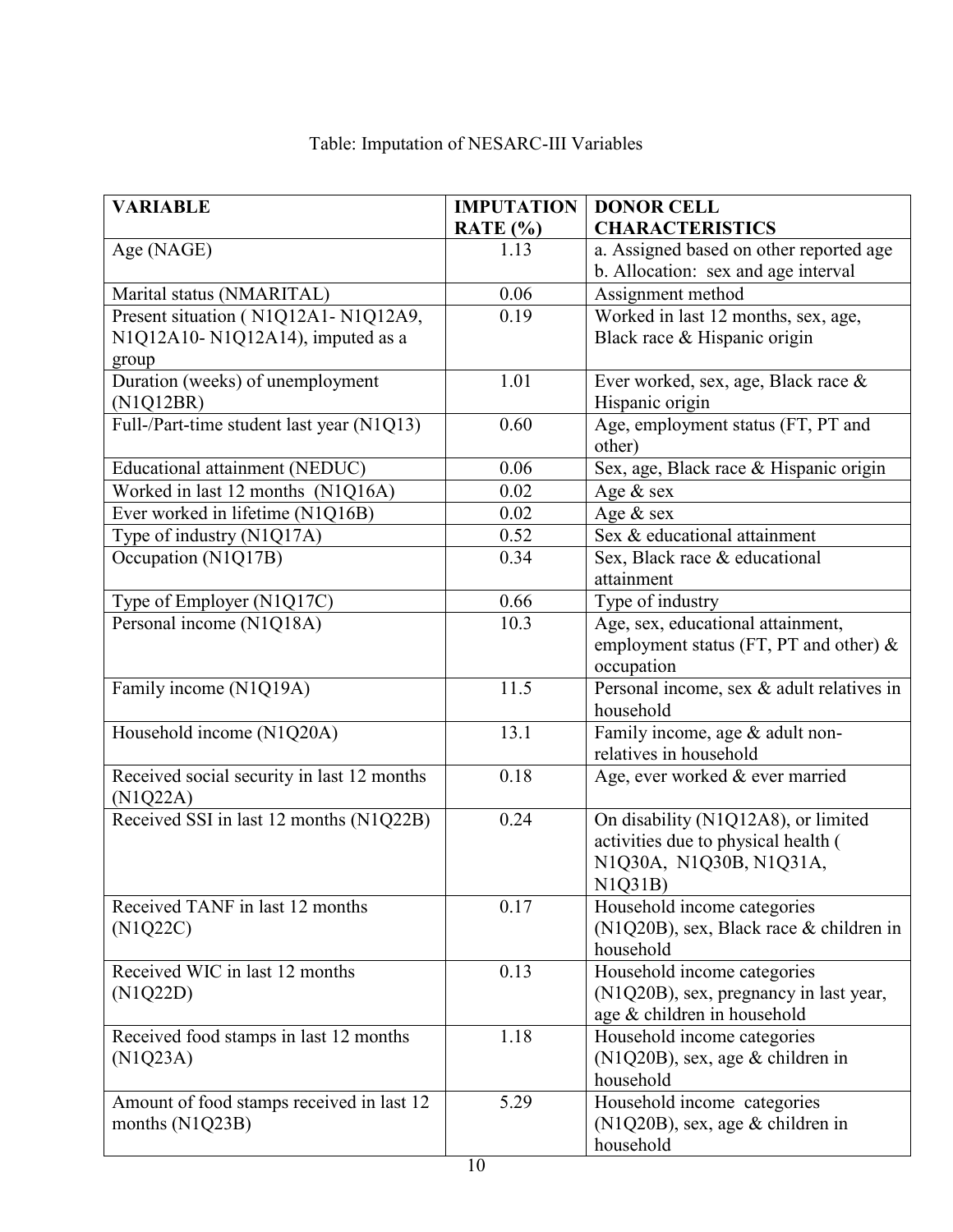- 2. In 1997, the Office of Management and Budget issued revisions to its "Statistical Policy Directive No. 15, Race and Ethnic Standards for Federal Statistics and Administrative Reporting." These revisions contained 2 major changes:
	- (1) Race was to be reported in one of five categories: (1) American Indian or Alaska Native; (2) Asian; (3) Black or African American; (4) Native Hawaiian or Other Pacific Islander; and (5) White. There would be no "other" race category.
	- (2) In surveys or other Federal data collection activities, persons asked about their race should be allowed to classify themselves as multi-racial by choosing as many of the five race categories as seem appropriate.

For analytical purposes, the Census Bureau developed an algorithm to code a single race category for those individuals who identify themselves as multi-racial. When more than one race classification applies to the same individual a single race is selected from all chosen in the following order of preference:

- (1) Black or African American
- (2) American Indian or Alaska Native
- (3) Native Hawaiian or Other Pacific Islander
- (4) Asian
- (5) White

Thus, an individual who chooses Black and Asian will be classified as Black. An individual choosing American Indian, Native Hawaiian and White will be classified as American Indian.

The data file contains a race-ethnicity variable called NETHRACE which was constructed from the single classification race recode (based on N1Q1F1 through N1Q1F5) and the Hispanic origin variable (N1Q1E), and has the following 5 values:

- (1) White, non-Hispanic
- (2) Black, non-Hispanic
- (3) American Indian/Alaska Native, non-Hispanic
- (4) Asian/Native Hawaiian/Other Pacific Islander, non-Hispanic
- (5) Hispanic, any race
- 3. The 12 items required to create the SF12-V2 physical and mental functioning summary scales were collected in Section 1. For respondents who reported a valid (non-missing) response for the item on general health (N1Q25) but missing values for one to four of the other component variables, the missing data were imputed on the basis of the response to N1Q25. For respondents who had missing data for N1Q25 but valid responses to all of the other component items, N1Q25 was imputed on the basis of their score for the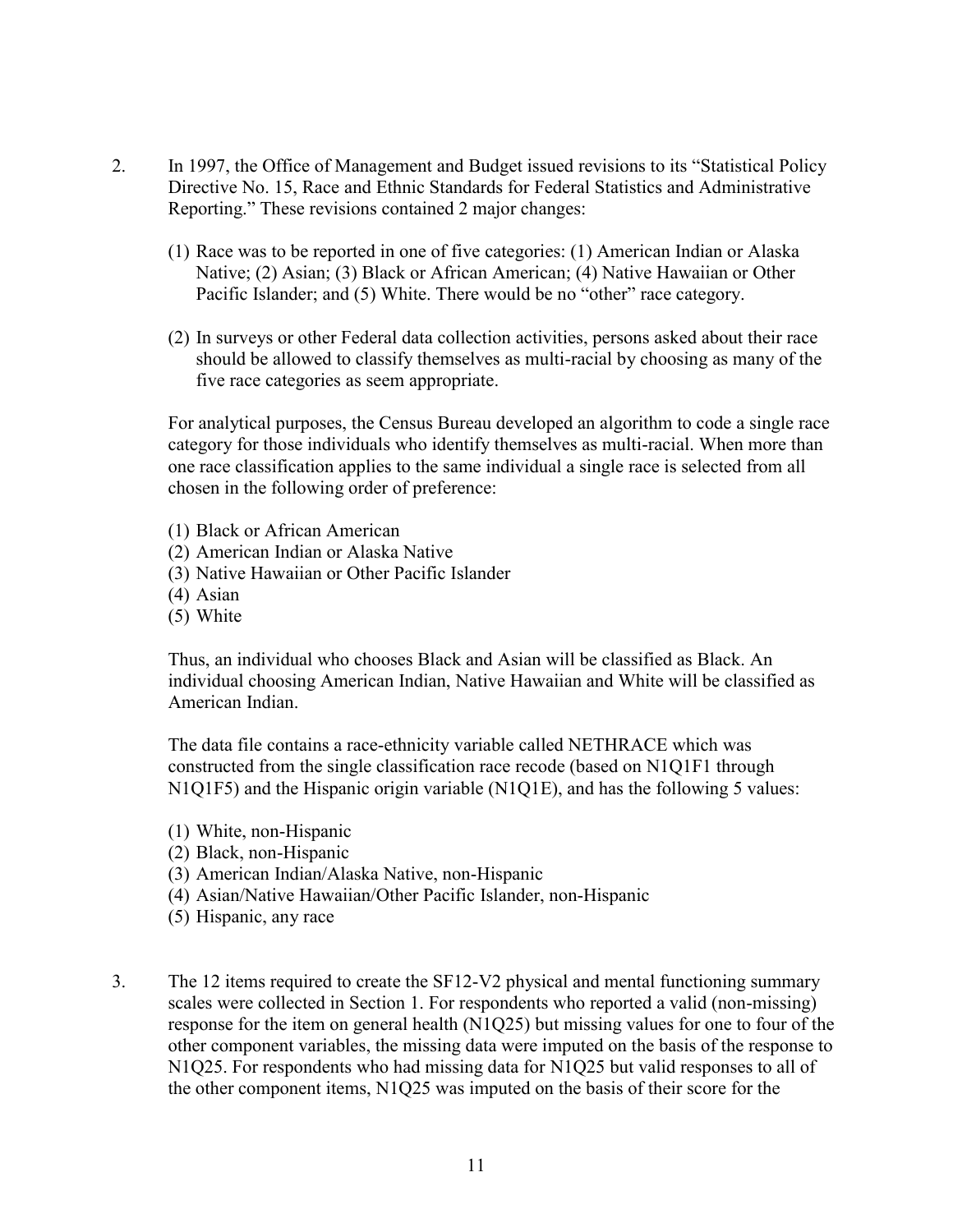remaining items. Imputation flag variables indicate cases with imputed values. Other missing values in excess of the limits just described were left unimputed and resulted in a missing value for any scales to which they would have contributed. The component items on which they are based are listed below:

| Norm-based Physical Summary Scale (NNBPCS): N1Q25, N1Q30A-N1Q35 |
|-----------------------------------------------------------------|
| N1Q25, N1Q30A-N1Q35                                             |
| Norm-Based Physical Functioning Scale (NNBS1): N1Q30A-N1Q30B    |
| N1Q31A-N1Q31B                                                   |
| N <sub>1</sub> Q <sub>35</sub>                                  |
| N1Q25                                                           |
| N1Q33B                                                          |
| N1Q34                                                           |
| N1Q32A-N1Q32B                                                   |
| N1Q33A, N1Q33C                                                  |
|                                                                 |

All of the scales were derived using the scoring methods described in Ware JE, Kosinski M, Turner-Bowker DM, Gandek B. *How to Score Version 2 of the SF-12 Health Survey*, Lincoln RI: Quality-Metric, Incorporated, 2002. This results in norm-based scores with a standardized range (0 to 100) and mean (50), facilitating comparisons across populations.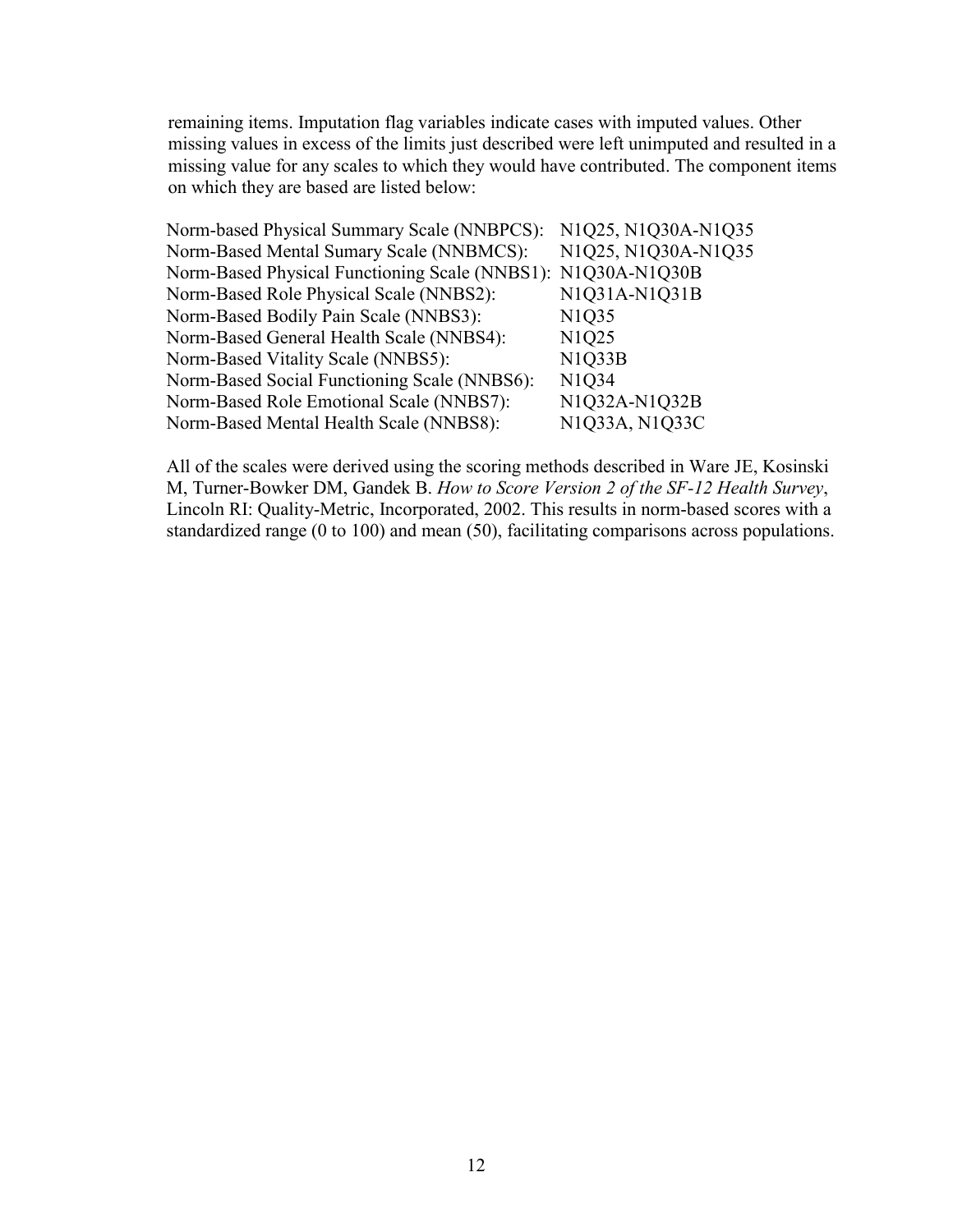## **Data Notes on Alcohol Consumption Variables (Section 2A)**

## *1. Drinking Status*

Drinking status, described in a variable called NCONSUMER, classified respondents as current (past-year) drinkers, former drinkers, or lifetime abstainers on the basis of three screening questions. These categories are defined as follows:

- Current drinker: Drank at least 1 alcoholic drink in the last 12 months;
- Former drinker: Did not drink (or unknown if drank) at least 1 drink in last 12 months but drank at least 1 drink in lifetime
- Lifetime abstainer: Did not drink (or unknown if drank) at least 1 drink in lifetime

## *2. Questions for All Alcoholic Beverages Combined*

The NESARC-III contained an extensive series of questions for past-year consumption of any type of alcoholic beverage, i.e., all alcoholic beverages combined. This comprised items on:

- overall frequency of drinking,
- · usual quantity consumed,
- · largest quantity consumed, with a categorical probe if unknown/refused
- frequency of consuming the largest quantity,
- frequencies of consuming  $4+$  drinks and  $4+$  drinks within a 2-hour period, only asked of women and men 65 and older,
- frequencies of consuming 5+ drinks and 5+ drinks within a 2-hour period
- frequencies of consuming  $8+$  and  $12+$  drinks

An identical series of questions was asked for the self-reported period of heaviest drinking, for past-year drinkers who reported a time when they drank more heavily than in the past year and for all former drinkers. For past-year drinkers who did not report a period of drinking more than in the past year, the past-year values for these variables were copied into the corresponding fields for period of heaviest drinking. The questions for period of heaviest drinking included one additional item on the type of alcoholic beverage most often consumed during that period.

#### *3. Beverage-Specific Questions*

The NESARC-III contained separate series of comparable questions for past-year consumption of four different types of alcoholic beverages: coolers, beer, wine and liquor (i.e., distilled spirits). Each series of questions contained items on:

- · overall frequency of drinking the beverage type,
- typical size of drink in ounces,
- · usual quantity consumed,
- largest quantity consumed,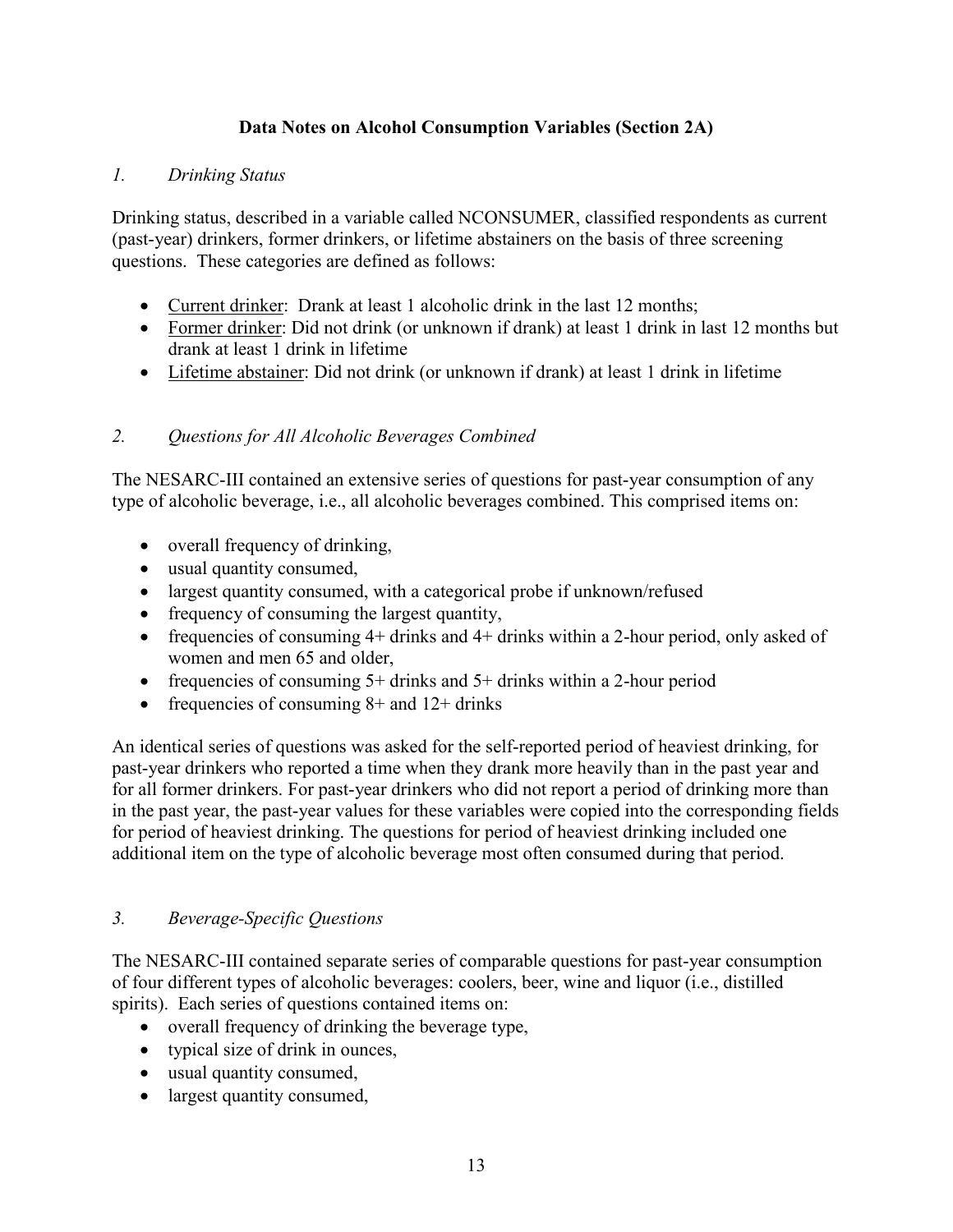- frequency of consuming the largest quantity,
- frequency of consuming  $5+$  drinks of the beverage,
- beverage subtype (e.g., regular beer, malt liquor, light or reduced calorie beer, ice beer),
- location where the beverage was usually consumed

#### *4. Quantity and Frequency*

The questions on frequency of drinking used categorical response options, shown to the respondents on flashcards. Respondent were asked to report exact quantities in an open-ended format. The questions on quantity and frequency were cleaned to ensure internal consistency, e.g. that the largest quantity did not exceed the usual quantity, that the overall frequency was not less than the frequency of consuming the largest quantity or 5+ drinks, and so forth.

#### *5. Drink Size*

To aid the respondents in estimating their usual size of drink, they were shown flashcards containing categorical response options, accompanied by life-sized photographs of common glasses, with and without ice, with lines for various fill levels that indicated the corresponding number of ounces. The sizes in ounces corresponding to various response options (see Appendix A) are as follows:

- **1.0 1 ounce or shot, shot of unspecified size**
- **1.5 1½ ounces or shots**
- **2.0 2 ounces or shots; double, 2-ounce can or bottle**
- **3.0 3 ounces or shots, triple; 3-ounce glass**
- **4.0 4 ounces or shots, 4-ounce glass**
- **5.0 5-ounce glass, can or bottle**
- **6.0 6-ounce glass, can or bottle**
- **7.0 7-ounce glass, can or bottle**
- **8.0 8-ounce glass, can or bottle**
- **9.0 9-ounce glass, can or bottle**
- **10.0 10-ounce glass, can or bottle**
- **12.0 12-ounce glass, can or bottle**
- **15.0 15-ounce glass, can or bottle**
- **16.0 16-ounce glass, can or bottle**
- **18.0 18-ounce glass, can or bottle**
- **20.0 20-ounce glass, can or bottle; schooner**
- **23.0 22- to 25-ounce can or bottle**
- **32.0 32-ounce can or bottle**
- **40.0 40- to 45-ounce bottle**
- **64.0 64-ounce bottle**
- **1.5 1 jigger**
- **3.0 2 jiggers**
- **4.5 3 jiggers**
- **6.0 4 jiggers**
- **1.7 50-milliliter mini bottle (type sold on airlines)**
- **6.3 187- milliliter bottle (small individual wine bottle usually sold in 4-packs)**
- **12.7 375-milliliter bottle; half bottle of wine; half carafe; split**
- **25.4 750-milliliter bottle; regular size wine bottle; full carafe**
- **16.9 1/2 liter bottle**
- **33.8 1 liter bottle**
- **50.7 1.5 liter bottle; magnum**
- **39.2 1.75 liter bottle**
- **101.4 3 liter bottle; double magnum**
- **185.9 5 to 6 liter bottle or box**
- **6.8 1/2 pint**
- **16.0 Pint**
- **25.6 Fifth**
- **32.0 Quart**
- **64.0 1/2 gallon**
- **128.0 Gallon**
- **16.0 Mug**
- **60.0 Pitcher**
- **67.6 Growler**
- **48.0 Six-pack of pony-size beer bottles**
- **72.0 Six pack of regular beer bottles**
- **96.0 Six-pack of large beer bottles/cans**

*6. Ethanol Content*

14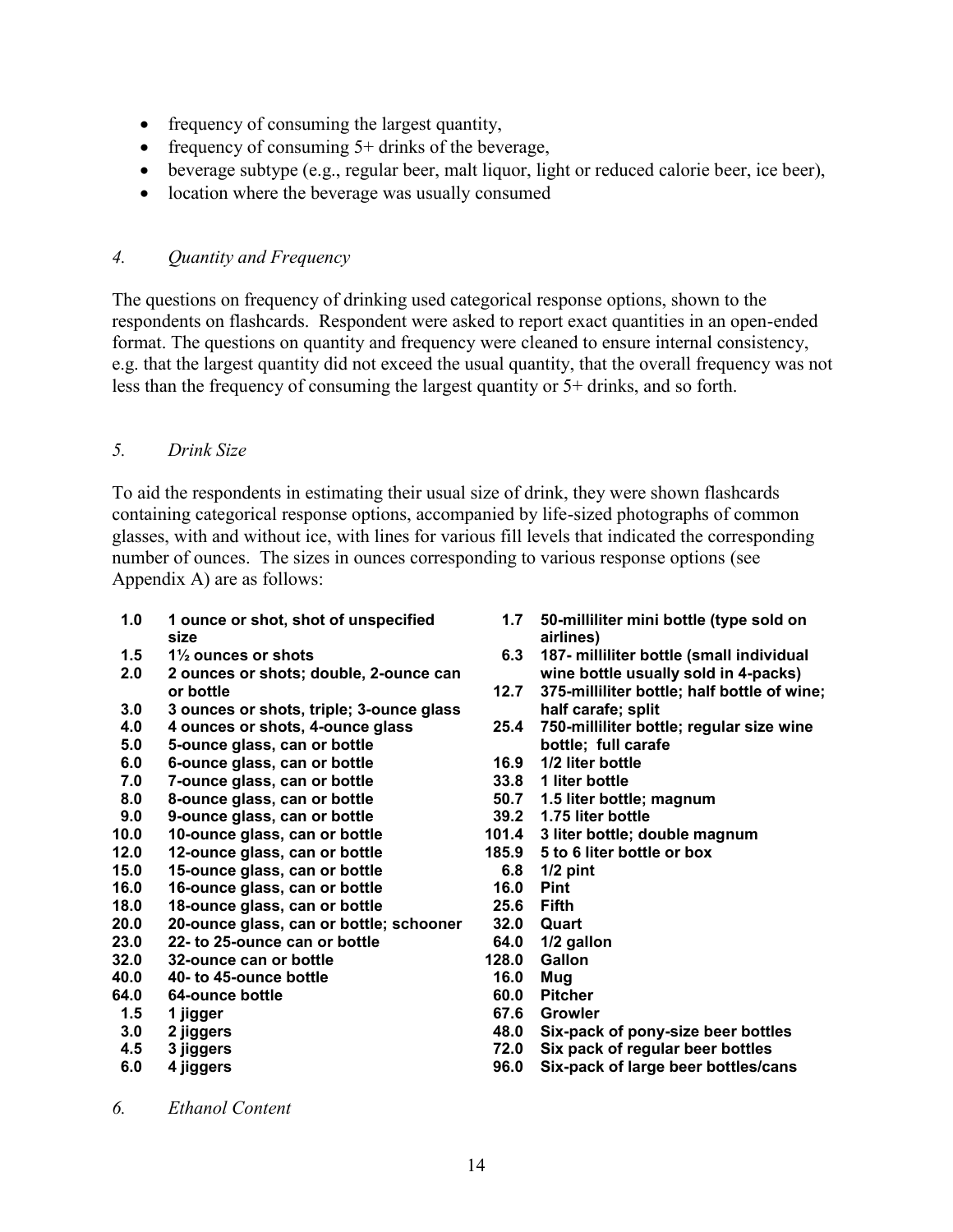Ethanol content was derived from questions on subtype of beverage usually consumed and additional information on main brand that was not included on the data tape. If a brand name was provided, its actual ethanol content was used, and the value for beverage subtype was edited for consistency with brand. If no brand was provided, then the ethanol contents were set to the following values for the beverage subtypes:

| Coolers:                                      |       |
|-----------------------------------------------|-------|
| Wine/malt/liquor based coolers                | 0.050 |
| Hard lemonade                                 | 0.050 |
| Hard iced tea                                 | 0.060 |
| Hard cider                                    | 0.060 |
| Alcoholic energy drinks                       | 0.080 |
| Prepackaged cocktails                         | 0.125 |
| Unknown                                       | 0.050 |
| Beer:                                         |       |
| Regular beer                                  | 0.050 |
| Malt liquor                                   | 0.065 |
| Lite or reduced calorie beer                  | 0.042 |
| Ice beer                                      | 0.055 |
| Unknown                                       | 0.050 |
| Wine:                                         |       |
| Regular wine                                  | 0.125 |
| Champagne or sparking wine                    | 0.120 |
| Fortified wine (including sherry, port, sake) | 0.180 |
| Low-alcohol fruit-flavored wine               | 0.060 |
| Unknown                                       | 0.125 |
| Liquor:                                       |       |
| 80-proof liquor including brandy              | 0.400 |
| $>80 - 100$ -proof liquor                     | 0.450 |
| >100-proof liquor                             | 0.750 |
| Liqueurs or cordials                          | 0.271 |
| Unknown                                       | 0.400 |

#### *6. Average Daily Volume of Ethanol Intake*

At the end of the data tape, there is a measure of average daily ethanol intake for the last 12 months, NETOTLCA2, which was derived by summing beverage-specific volumes across the four individual beverage types, as follows:

First, all of the reported frequencies of drinking were converted to number of drinking days per year, using the midpoints of the categorical response options, e.g., 3-4 times a week =  $3.5 \times 52 =$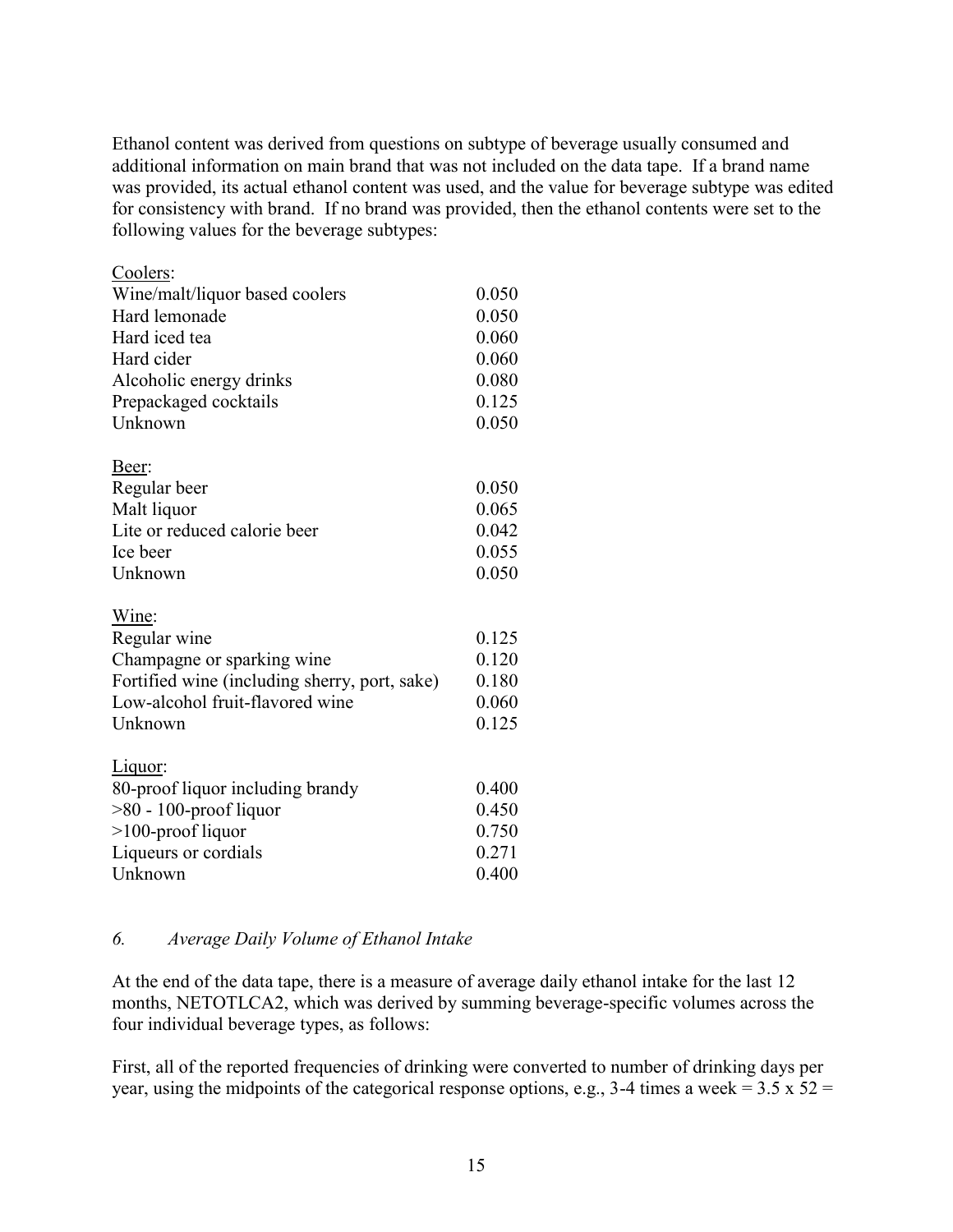182. (For respondents who did not drink the type of beverage in question, the frequency was set to zero.)

For respondents whose largest quantity of drinks was five or fewer, average daily volume of ethanol intake had two components:

- 1) the usual quantity times the frequency of drinking that quantity:  $Q_U x F_U$ , where  $F_U$  = the overall frequency of drinking minus the frequency of drinking the largest quantity, and
- 2) the largest quantity times the frequency of drinking the largest quantity:  $Q_L x F_L$ .

The sum of these two products, representing the total number of drinks consumed per year, was then multiplied by the ethanol content of the drink in ounces, derived by multiplying the size of drink in ounces times the ethanol content by volume. The resulting annual volume of ethanol intake was divided by 365 to yield average daily ethanol intake of the beverage in question. These volumes were then summed across beverages to yield the overall average daily volume of ethanol intake.

For respondents those whose largest quantity of drinks was six or more, average daily volume had three components:

- 1) the usual quantity times the frequency of drinking that quantity:  $Q_U x F_U$ , where  $F_U$  = the overall frequency minus the frequency of drinking 5+ drinks,
- 2) an intermediate component,  $Q_5$  x  $F_5$ , where  $F_5$  = the frequency of drinking 5+ drinks minus the frequency of drinking the largest quantity and  $Q_5 = \exp((\log(max(5, Q_U)) +$ log qcoolch-1)) /2), , i.e., the geometric mean of the band of quantities between 5 and the largest number of drinks, and
- 3) the largest quantity times the frequency of drinking the largest quantity:  $Q_L x F_L$ .

Again, this sum of products was multiplied by the ethanol content per drink (see above) and divided by 365 to yield average daily ethanol intake of the beverage in question, and volumes were summed across beverages to yield the overall average daily volume of ethanol intake.

The approach described above was used for the great majority of cases. Rare exceptions were as follows:

If volume could not be calculated for one or more beverage types, then the average daily volume of ethanol intake was instead based on the maximum of either the sum of the known beveragespecific volumes or the volume calculated from the series of questions on consumption of all types of alcoholic beverages.

If the usual and largest quantities differed but their associated frequencies were the same, then the upper value of the frequency range was used for overall frequency of drinking and the lower value of the frequency range was used for the frequency of drinking the largest quantity. (This was only permitted for two frequency ranges, 3 to 6 times in the last year and 1 or 2 times in the last year.)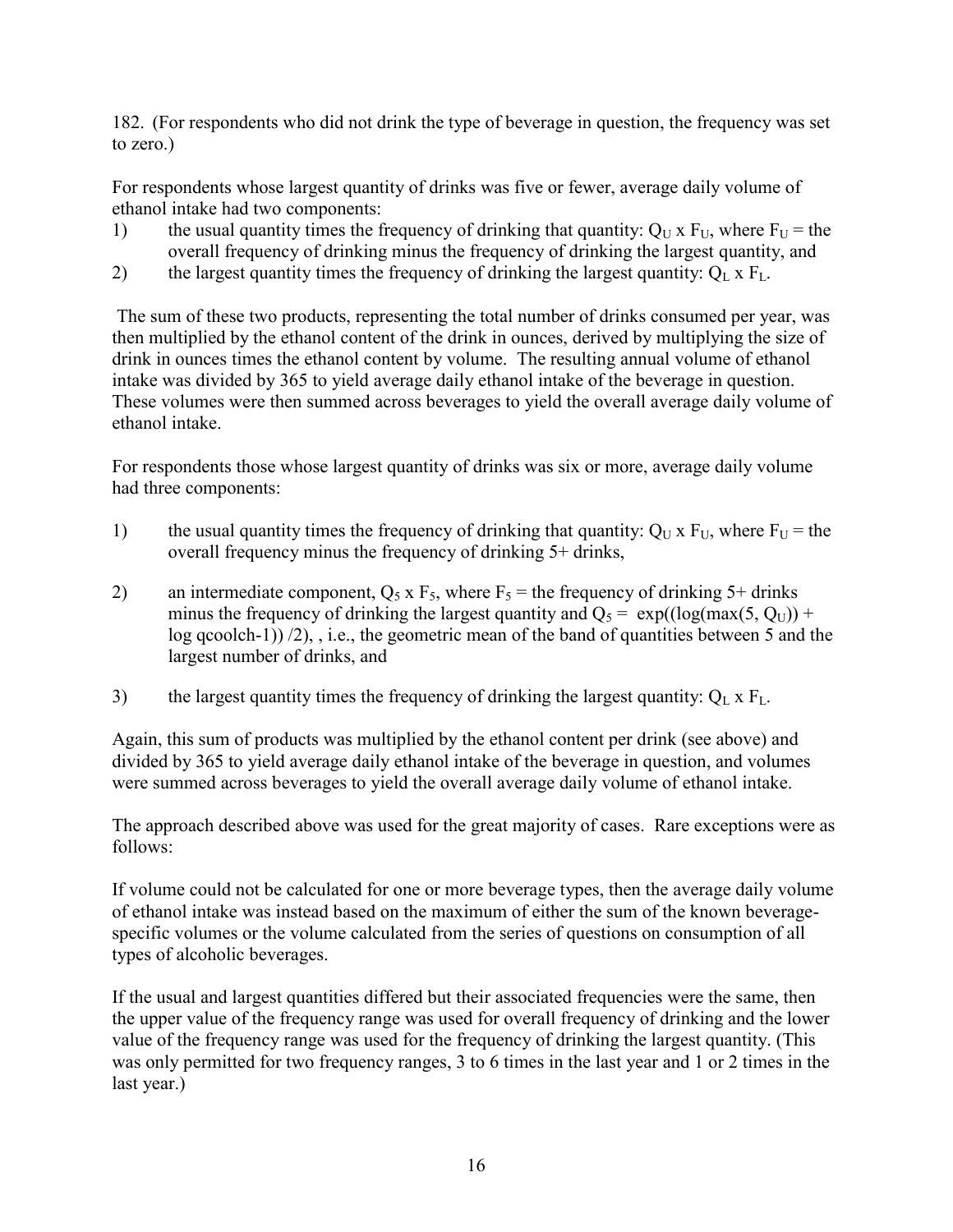If the usual and largest quantities were the same, but the frequencies differed (e.g., people who usually drank 2 drinks, but sometimes drank 1 drink), then the quantity used in the first component of the volume estimation was set equal to the reported usual quantity minus 1.

## *7. Exceeding Drinking Guidelines*

Two past-year measures of exceeding the NIAAA Low-Risk Drinking Guidelines (add link to website) were derived from the NESARC-III data. The first was a dichotomous variable (NEXCEED) that was positive if the respondent exceeded either the recommended weekly limits (no more than 14 drinks a week for men and no more than 7 for women) or daily limits (no more than 4 drinks on any day for men and no more than 3 for women). The second, NFEXMAX, indicated the frequency of exceeding the daily limits.

In the derivation of NEXCEED, exceeding the weekly limits was based on average daily ethanol intake, i.e., whether NETOTACA2 exceeded 1.2 ounces for men (2 standard drinks of 0.6 ounces per day on average, corresponding to 14 drinks per week) or 0.6 ounces for women (1 standard drink of 0.6 ounces per day on average, corresponding to 7 drinks per week).

Exceeding the daily limits was based on two factors. First, we examined the usual and largest quantities of coolers, beer, wine and liquor, multiplied times their estimated ethanol content (e.g., times NCOOLETH, NBEERETH, NWINEETH or NLIQRETH). If any of these exceeded 2.7 ounces (4.5 standard drinks) for men or 2.1 ounces (3.5 standard drinks) for women, then the respondent was considered to have exceeded the daily limits. In addition, if men reported drinking 5+ drinks or women 4+ drinks with any non-zero frequency in the past year, they were considered to have exceeded the daily limits.

The second variable, NFEXMAX, reflected the largest of the frequencies associated with any of the conditions listed above for exceeding the daily limits. Thus if a man reported drinking  $5+$ drinks once a month but reported drinking four 12-ounce cans of malt liquor with an ethanol content of .065 ABV (for an ethanol intake of  $4 \times 12 \times 0.065 = 3.12$  ounces) once a week, then his frequency of exceeding the daily limits would be 52 times a year.

A second version of NEXCEED and NFEXMAX, called NEXCEED2 and NFEXMAX2, was derived as described above, but women's drinking limits were applied to men 65 years of age and older (as is recommended in the NIAAA Low-Risk Drinking Guidelines).

Past-year drinkers with missing values on any of the information needed to derive these variables were assigned missing values for the measures of exceeding the Drinking Guidelines. Former drinkers and lifetime abstainers were assigned negative values for the dichotomous variables and frequencies of zero.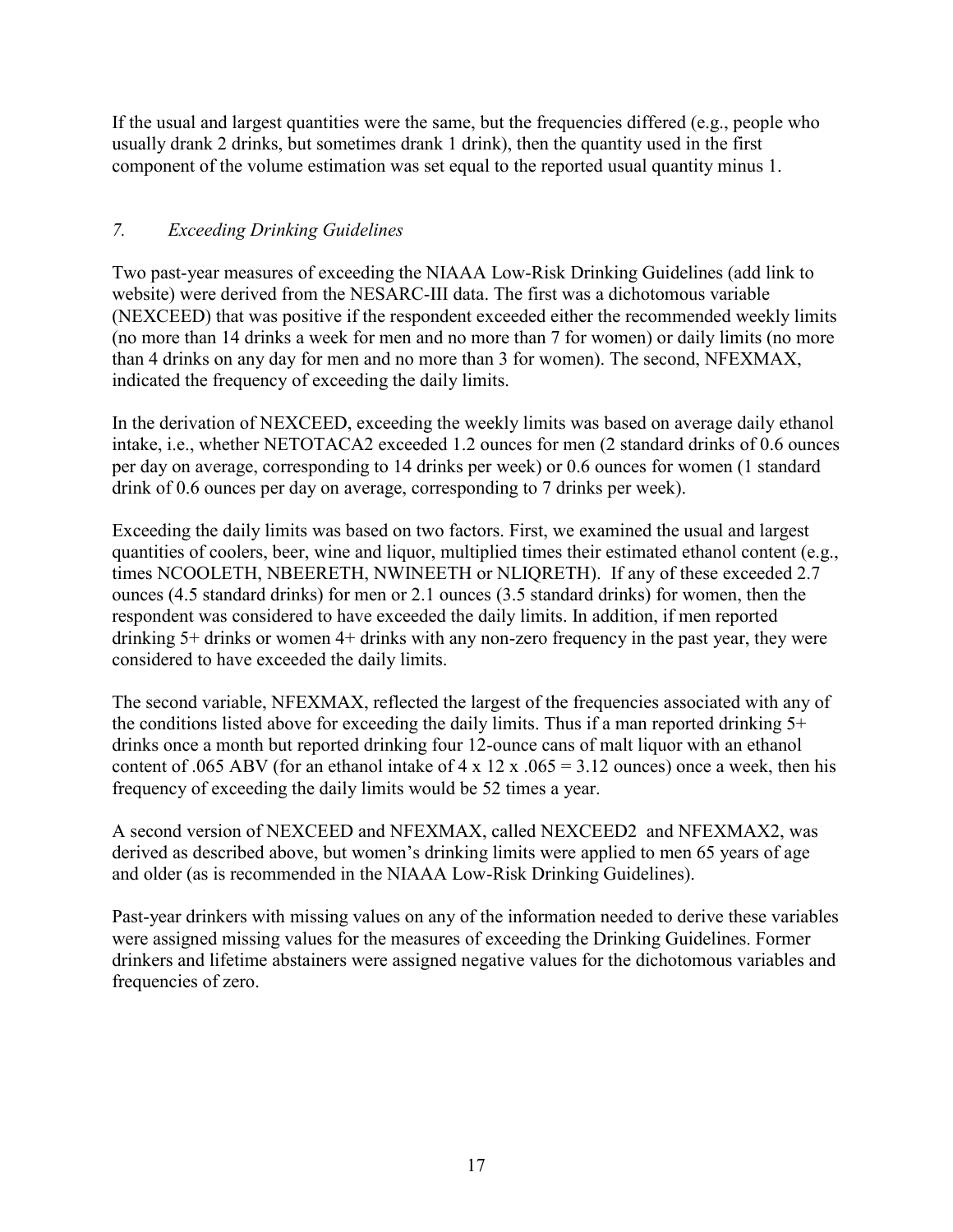## **Tobacco/Nicotine and Drug/Medicine Use Data Notes (Sections 3A and 3B)**

- 1. The tobacco and nicotine use section asks questions separately about the following 5 different types of tobacco/nicotine: (1) cigarettes; (2) cigars; (3) pipe; (4) snuff/chewing tobacco; and (5) e-cigarettes/e-liquid. There is a variable called NSMOKER that summarizes the overall tobacco use status of each person in the NESARC-III. The three values for NSMOKER are:
	- (1) Current user (past 12 months) of one or more types of tobacco/nicotine
	- (2) Ex-user (not in past 12 months) of one or more types of tobacco/nicotine
	- (3) Lifetime non-user of any type of tobacco/nicotine
- 2. The medicine use section asks questions separately about the following 9 different types of medicine or drug: (1) sedatives or tranquilizers; (2) painkillers (opiates not including heroin or methadone); (3) marijuana; (4) cocaine or crack; (5) stimulants; (6) club drugs; (7) hallucinogens; (8) inhalants or solvents; and (9) heroin. There is also a tenth "other drug" category. There is a variable called NDGSTATUS that summarizes the overall drug use status for each person in the NESARC-III. The three values for NDGSTATUS are:
	- (1) Current user (past 12 months) of any type of drug
	- (2) Ex-user (not in past 12 months/unknown if in past 12 months) of any type of drug
	- (3) Lifetime non-user of any type of drug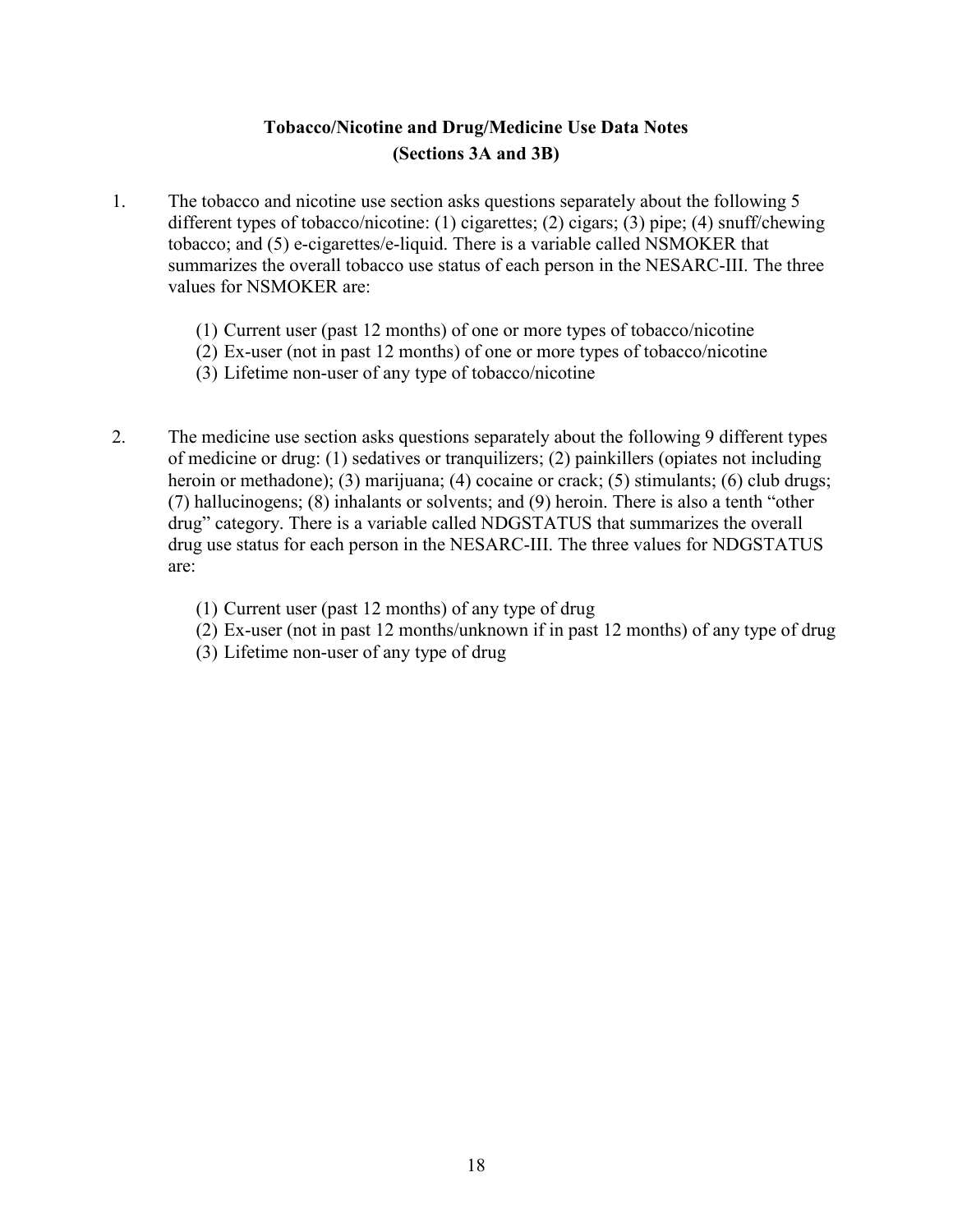## **Mental Health Data Notes Mood, Anxiety, Post-Traumatic, and Eating Problems (Sections 4A, 4B, 5, 6, 6A, 7, 8, 9, 12, 17, 18)**

- 1. The first 1, 2, or 3 questions in a section serve as screener questions that are asked of every respondent and determine which respondents go on to subsequent questions on individual symptom items in each section. (There are no screener questions for section 8, specific phobia.)
- 2. In some sections listing disorder symptoms there are numbered boxes associated with groups of individual symptom items. These boxes link individual symptoms to DSM-5 criteria. For example, items 3c-3f under section 4A (major depression) are different indicators of one of the nine DSM-5 criteria for major depression, specifically, changes in weight or appetite. These boxes appear in some symptom lists as holdovers from a time before the AUDADIS-5 was computerized and interviewers worked with a paper and pencil instrument. Some check items ask for box counts to control skip patterns during the course of the interview. Skip patterns are now controlled by computer during the course of an interview and counting of boxes goes on in the background, completely invisible to the interviewer. Check items on the paper questionnaire of some sections (e.g., section 12 on traumatic experiences ask for box counts when no boxes are indicated on the paper instrument. **This is an example of why the paper instrument provided to data users should be used only to view the wording of various questions and general structure of the questionnaire and should not be used to conduct an interview. In the computerized version of the AUDADIS-5 there are skip patterns and responsecontingent rewording of questions that are not indicated on the paper questionnaire.**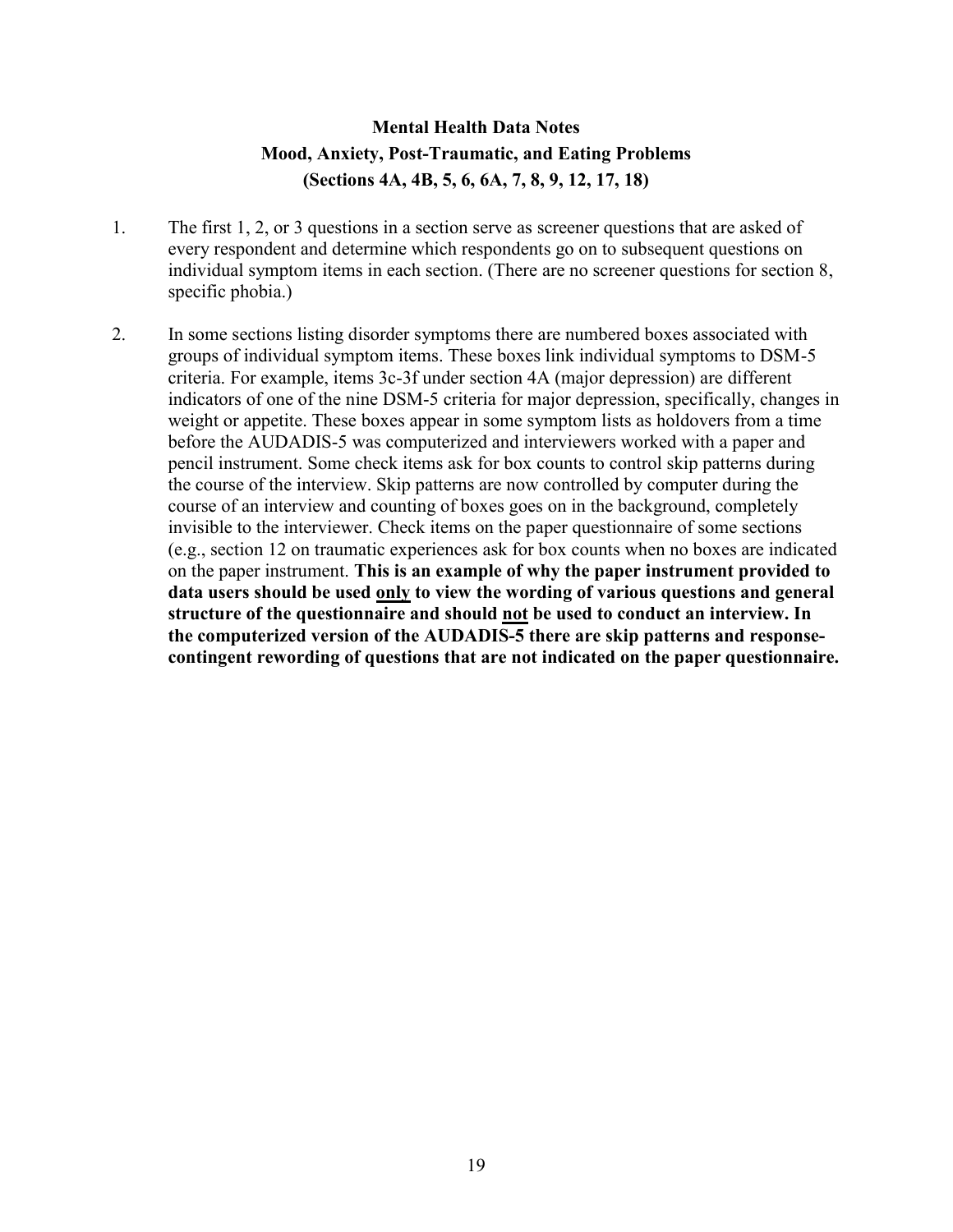## **Diagnostic Classifications (Sections 2b, 3a, 3c, 4a, 4b, 5, 6, 6a, 7, 8, 9, 10, 11a, 12, 17, 18)**

- 1. All diagnoses in the NESARC-III are made according to the Diagnostic and Statistical Manual of Mental Disorders, Fifth Edition (DSM-5: American Psychiatric Association). It would be helpful to obtain a copy of the DSM-5, as it should help data users to understand how the diagnoses were constructed.
- 2. The substance use disorder diagnoses assessed in the NESARC-III include DSM-5 alcohol use disorder, nicotine use disorder and drug-specific diagnoses of drug use disorder for nine categories of drugs (i.e., sedatives or tranquilizers, opiates (other than heroin), cannabis, cocaine (including crack cocaine), stimulants, hallucinogens, club drugs, inhalants/solvents, and heroin), along with an additional "other drug" category. DSM-IV alcohol and drug-specific abuse and dependence and DSM-IV nicotine dependence were also assessed.
- 3. The DSM-5 mood and anxiety disorders assessed in the Wave 1 NESARC include major depression, dysthymia, manic episode, hypomanic episode, panic disorder, agoraphobia, social phobia, specific phobia, and generalized anxiety disorder.
- 4. The DSM-5 personality disorders assessed in the NESARC-III include borderline personality disorder (PD), schizotypal PD, and antisocial PD. All PD diagnoses are lifetime diagnoses.
- 5. DSM-5 post-traumatic stress disorder and eating disorders (anorexia nervosa, bulimia nervosa, and binge-eating disorder) were also assessed.
- 6. All diagnoses are provided on the public use data file for two time frames: (1) past 12 months; and (2) prior to the past 12 months. [The diagnostic variables appear at the end of the codebook and are well annotated.] We have provided measures of lifetime diagnoses for selected disorders.
- 7. For mood and anxiety disorders in each of the above-reference time periods, two different diagnoses appear on the data file: (1) non-hierarchical diagnoses (i.e., those that do not use the exclusionary criteria of the DSM-5); and (2) those that exclude specific mood or anxiety disorders that are either substance-induced or due to a general medical condition.

In general, we use the diagnoses for mood and anxiety disorders that rule out substanceinduced episodes or episodes due to a general medical condition. (Depending on your own analytic goals, you may wish to use the other diagnoses.) We refer to these diagnoses as "independent" and we differentiate them from substance-induced (including those due to general medical conditions) as follows:

Independent and substance-induced disorders were defined for respondents who met criteria for specific mood and anxiety disorders in the last 12 month and/or prior to the last 12 month timeframes. Disorders were classified as independent if: (1) the respondent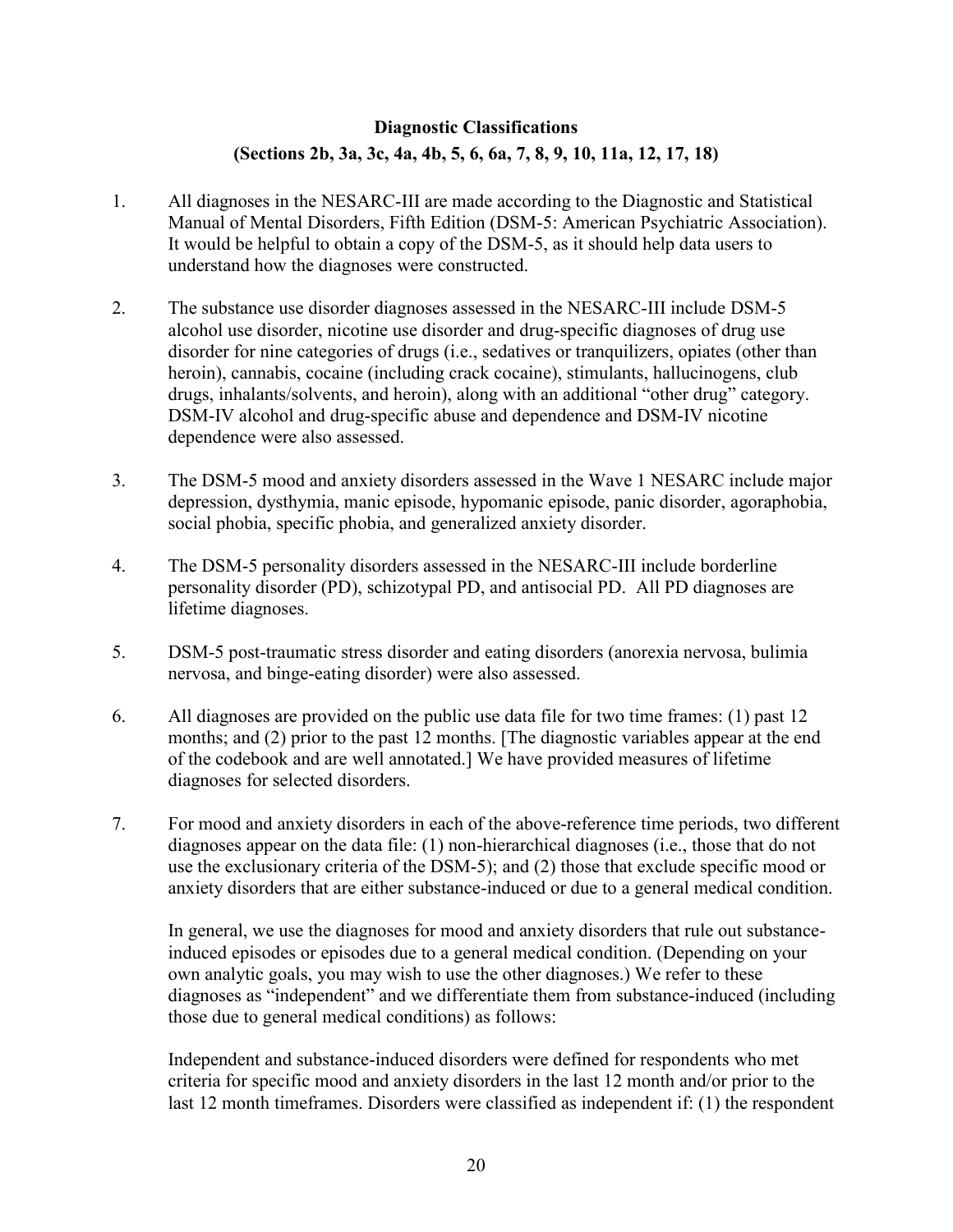abstained from alcohol and drug use in the time period; or (2) the episode(s) did not all occur in the context of alcohol or drug intoxication or withdrawal; or (3) the episode(s) occurred prior to alcohol or drug intoxication or withdrawal; or (4) the episode(s) began after alcohol or drug intoxication or withdrawal, but persisted for more than one month after the cessation of acute alcohol or drug intoxication or withdrawal. Substance-induced disorders were defined as episodes that began after alcohol and/or drug intoxication and/or withdrawal, but were either: (1) not associated with a period of at least one month of abstinence; or (2) did not persist for more than one month after the cessation of acute alcohol or drug intoxication or withdrawal.

Respondents were classified with an independent mood or anxiety disorder in each time frame if none or only some of their episodes were substance-induced. Respondents were classified with a substance-induced disorder if all of their episodes in each time frame were substance-induced.

All mood and anxiety disorders due to general medical conditions also were ruled out. The latter were defined as those occurring during the time frame when the respondent was physically ill or getting over being physically ill, with the additional requirement that a doctor or other health professional confirmed that the episode was related to the respondent's physical illness or medical condition. This definition also required the onset of the mood or anxiety disorder to begin during the time of a physical illness or during recovery from it.

- 8. We derive two diagnoses from Section 5 (High Mood). These are manic episode and hypomanic episode.
- 9. With regard to all specific psychiatric disorders assessed in the NESARC-III, it is important to note that there will always be more individuals with data on onset, recency, duration, and number of episodes than there are individuals with the disorder. This is because we collected onset and the other aforementioned information on all individuals who passed the symptom item questions, even though they didn't satisfy all the diagnostic criteria for a positive diagnosis. We did this so that milder, subthreshold disorders could be examined in analyses of the NESARC-III data.
- 10. The diagnoses for substance use disorders, mood, anxiety, eating and personality disorders have been constructed by NIAAA psychiatric epidemiologists and their colleagues. However, we have left all the basic data on the data file so that alternative diagnoses could be created by users of the NESARC-III data file.
- 11. With regard to tobacco dependence, the diagnoses provided on the data file are for dependence on any tobacco product (i.e., cigarettes, cigars, pipes, snuff or chewing tobacco, and e-cigarettes or e-liquid). The basic data to construct dependence diagnoses specific to each tobacco product have been retained on the public use file.
- 12. With regard to the DSM-5 personality disorders (excluding antisocial personality disorder), individuals needed to report the requisite number of symptom criteria for each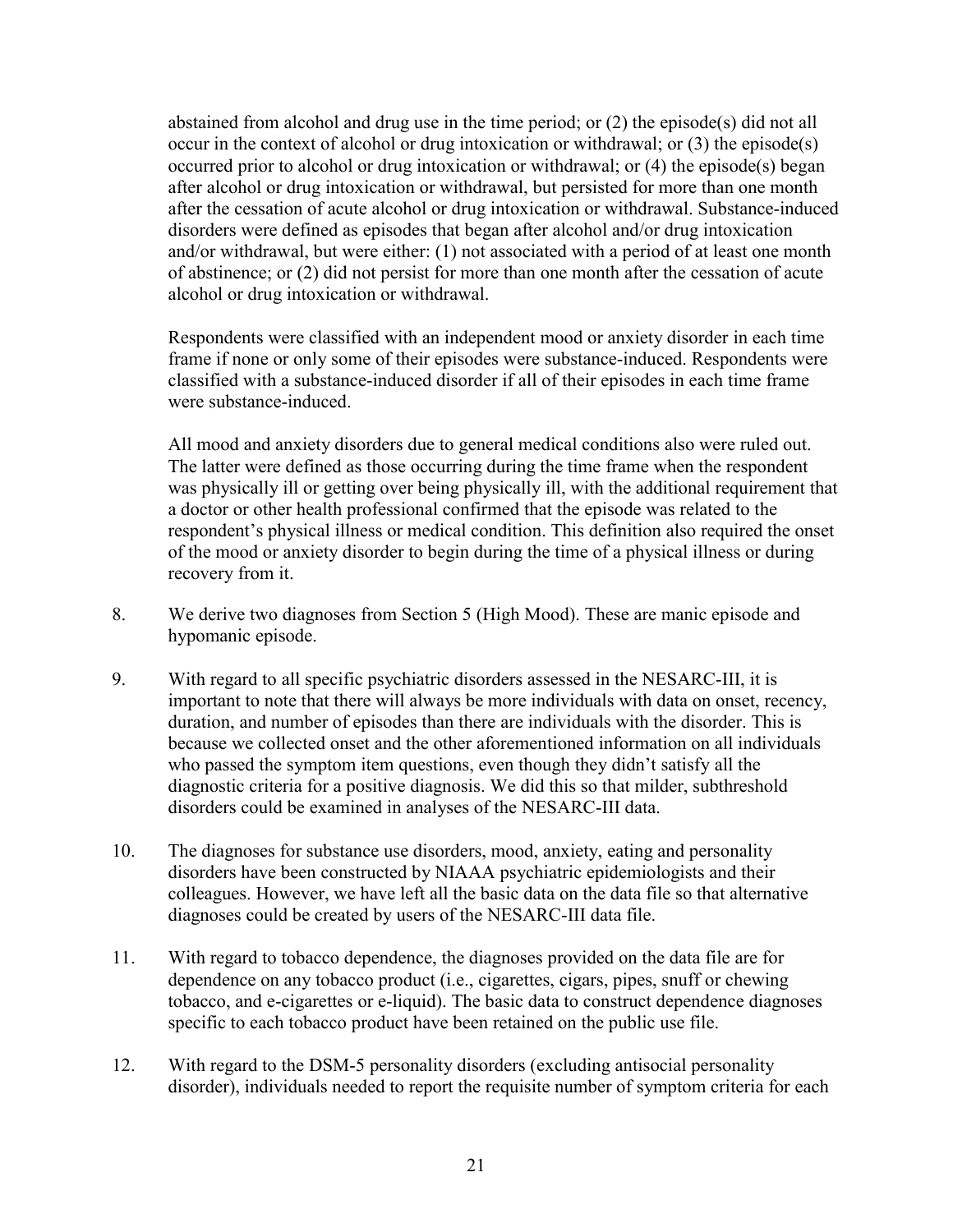diagnosis and, in addition, at least one symptom must have been associated with social and/or occupational dysfunction.

13. Variables identified as Check Items on the questionnaire do not appear on the data file. These variables were used only during the cleaning of the data file.